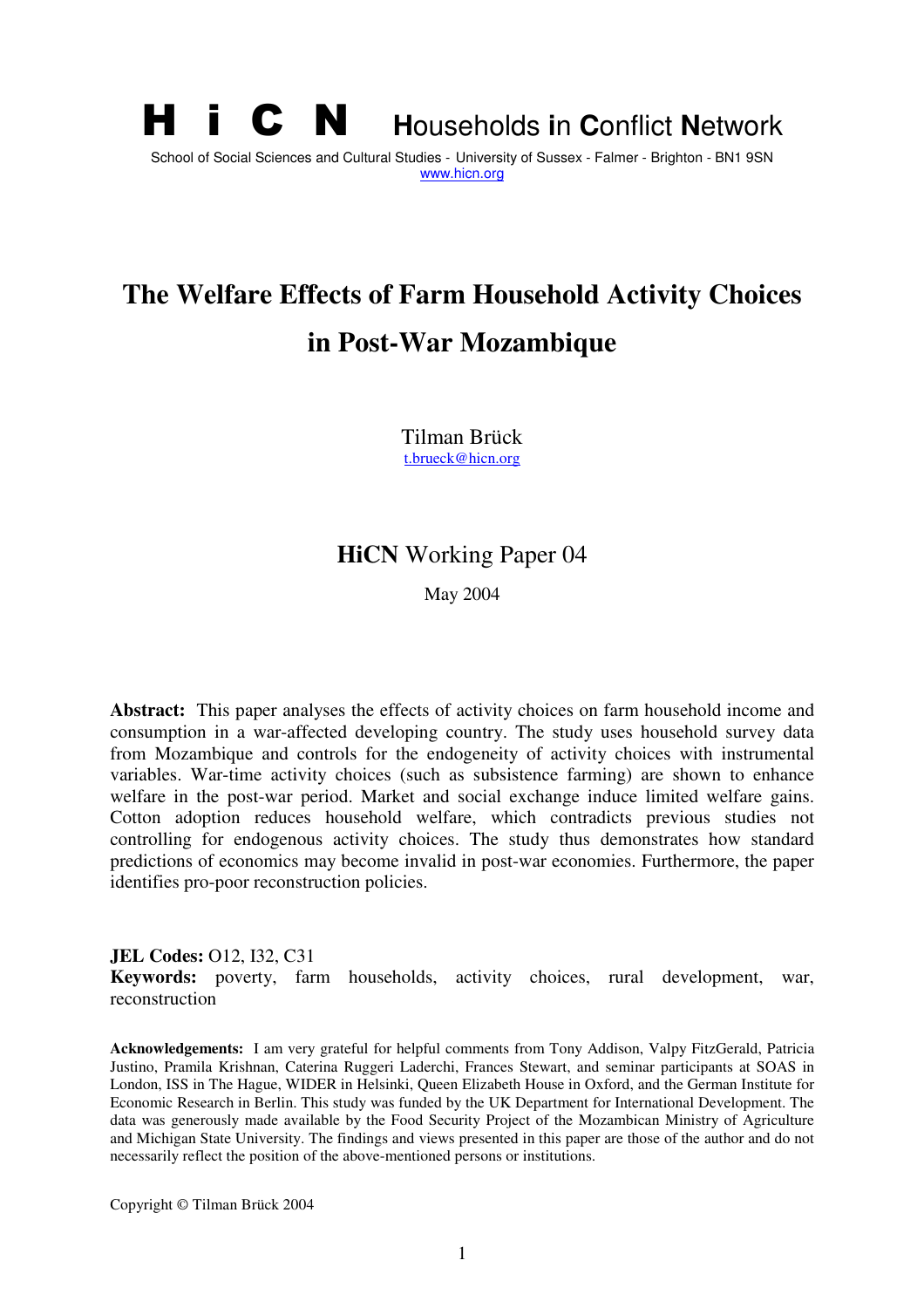#### **Introduction**

Farmers in rural African war zones are among the most destitute people in the world. One third of the world's population in 2001 lived in conflict-affected low income countries with two third of these people residing in rural areas (own calculations). Yet economic analysis has only recently started to consider the impact of war on rural poverty and underdevelopment (see for example Addison 2003). In particular, little is known about the determinants of poverty during and after violent conflict. These are periods characterised by few outside options, few public goods and extreme isolation. This article aims to fill this gap in the literature by estimating the determinants of income and consumption for war-affected farm households. In addition, the article assesses the endogenous welfare implications of farm household production choices, as these are likely to be significant in a post-war setting.

The paper therefore draws on literature analysing the determinants of household activity choices and on literature estimating the determinants of household welfare. The former literature typically assesses the effects of *on-going* shocks - such as drought, earthquakes or floods - on the activity choices of rural households (Corbett 1988). There is still little analysis, though, of *post*-disaster or of *post-war* activity choices.

More common is the study of activity choices by farmers during peace (Ellis 2000). Past research issues addressed for example the role of risk for activities choices (Dercon 1996), the linkages of the farm household with the rural non-farm sector (Abdulai and Delgado 1999), the farm household participation in markets (de Janvry et al 1991), the potential of farm diversification for raising export revenues (Delgado 1995), activity choices and poverty traps (Zimmerman and Carter 2003), informal risk sharing mechanisms (Dercon 2002), farm fragmentation (Blarel et al 1992) and the role of land abundance for income strategies (Binswanger and McIntire 1987). These issues will be addressed in the analysis below of a *post-war* economy.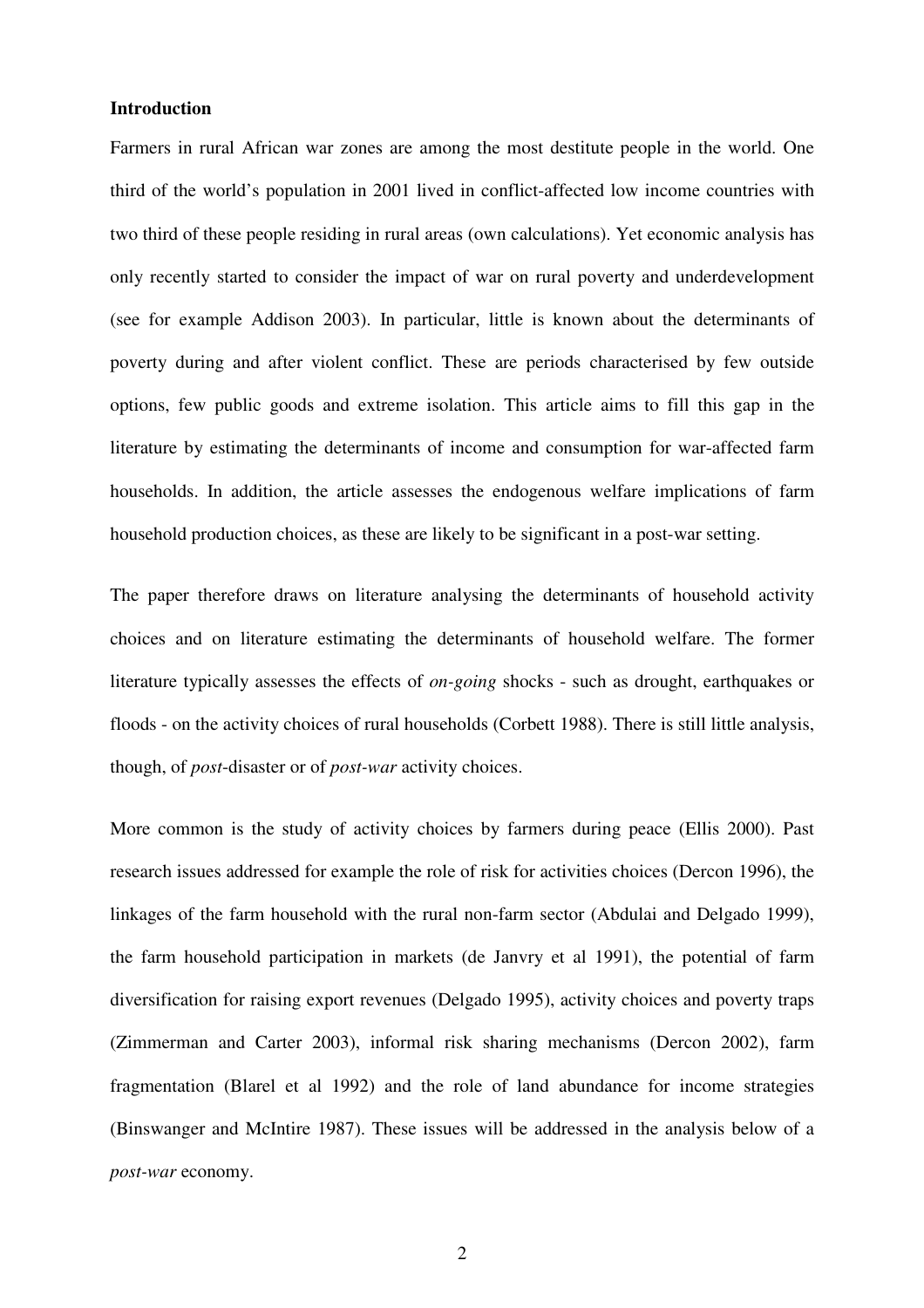A surprisingly small field considers the welfare implications of activity choices (Adams 2002, Ellis and Mdoe 2003, Grootaert 1997, Reardon et al 1992) or of cash crop adoption (Bouis and Haddad 1990, Kennedy and Cogill 1987, von Braun and Pandya-Lorch 1991). These papers discuss the welfare implications of activity choices (for example, in bivariate comparisons of farm income sources) but they do not estimate the welfare implications *directly*. Neither do these studies, unlike this paper, account for the *endogeneity* of activity choices and farm income.

The literature on the determinants of household welfare usually involves estimations with reduced form equations. The dependent variable is either a direct measure of household income or of consumption (Datt and Jolliffe 1999, Glewwe 1991), a binary dependent variable indicating a household's position above or below a poverty line (Grootaert 1997), or some other measure of welfare such as the poverty gap (Appleton 2001). Using these frameworks, the effects of education, asset endowments and locational characteristics on household welfare have been identified. That is, the literature has assessed primarily the welfare effects of who the households *are* and what the households *own* but not of what these households *do*, especially if they live in extremely poor, rural, war-affected environments.

The answer to this question is important for two reasons. First, economic analysis has little to say, to date, on how people behave under extremely adverse conditions such as war. Second, economic policy advice for governments, aid agencies and donors operating in conflict zones do not know how best to support extremely poor victims of war. Given the large numbers of war-affected farmers in developing countries, such analysis provides important insights.

The first section of this paper defines key terms and discusses the expected determinants of household welfare while the next sections describe the case of Mozambique, the household survey and the estimation strategy. The subsequent section presents a bivariate poverty profile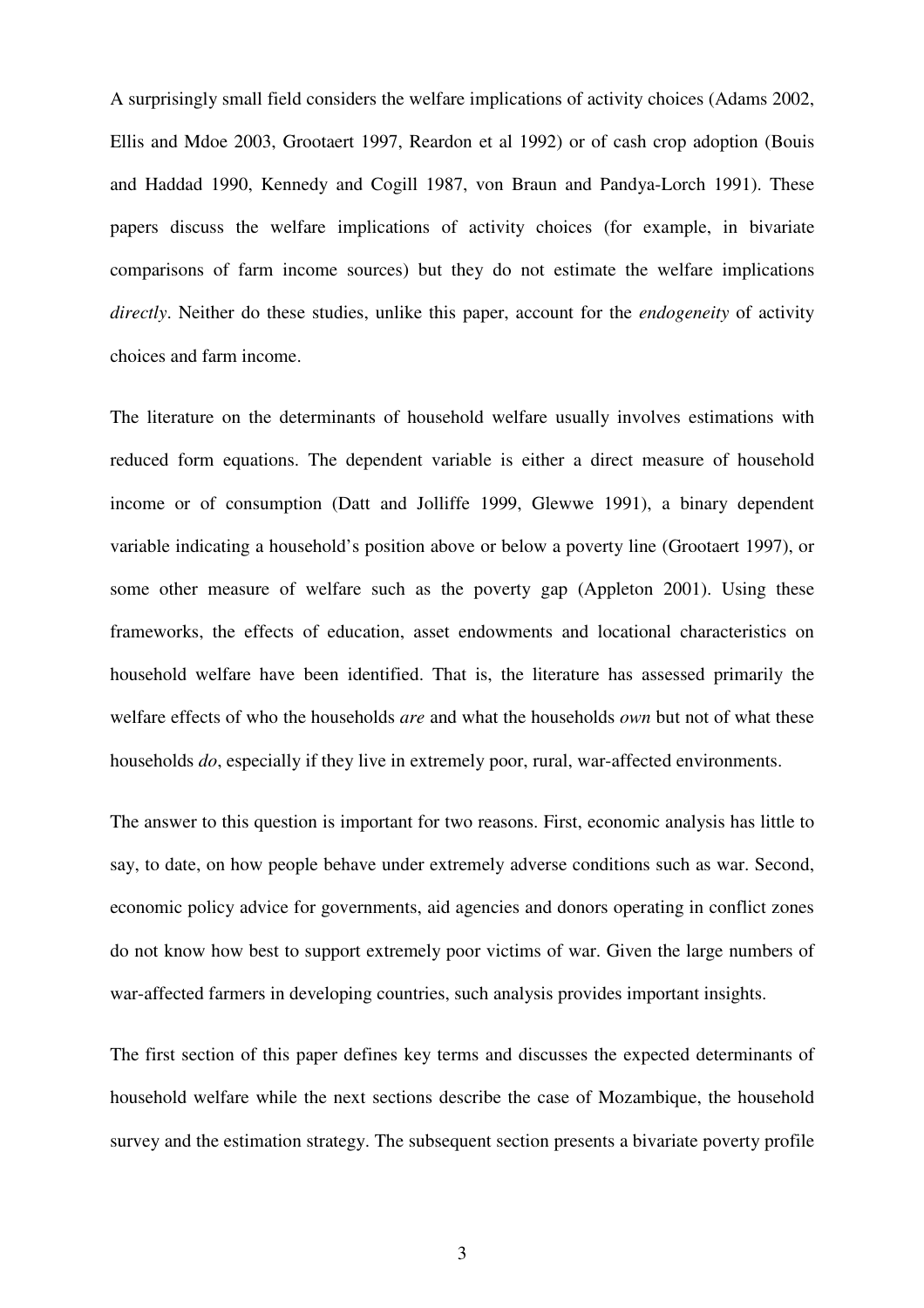and discusses the results of the multivariate analysis. The last section summaries the main findings and presents some policy implications.

#### **The Determinants of Welfare**

A farm household activity (or coping strategy or income diversification strategy) is defined as the allocation of labour to a task designed to generate subsistence or market income. Farm household activities considered in this paper include agricultural and non-agricultural income activities, on-farm and off-farm income activities, market and non-market activities, the choice between food and cash crop adoption and the choices of the number of income activities and the area farmed per household. For lack of data, the decisions to migrate, to earn remittances or to change the household size could not be empirically analysed.

Household welfare is defined here as a household's command over market and non-market goods and services at the household level (Ravallion 1996). Welfare will be proxied by income, consumption and food consumption in the empirical analysis below. This definition of welfare disregards, for empirical reasons, the consumption of services derived from durables (which are likely to be small as households have only a low asset stock in the postwar period) and the externalities of consumption. The income and consumption outcomes at the household level implicitly contain the effects of nutrition, health, education, asset endowments, climatic and market risks as well as institutional arrangements.

The imperfect nature of markets in the post-war period and the interdependency of household production, labour supply and nutrition decisions imply that the separability property of the household model does not hold (Binswanger and McIntire 1987, Singh et al 1986). Household welfare, hence, is a function of all exogenous prices and endowments. Furthermore, the high transaction costs, the low population density and the low level of technology in a wardamaged economy suggest that a variety of location-specific factors significantly codetermine household welfare.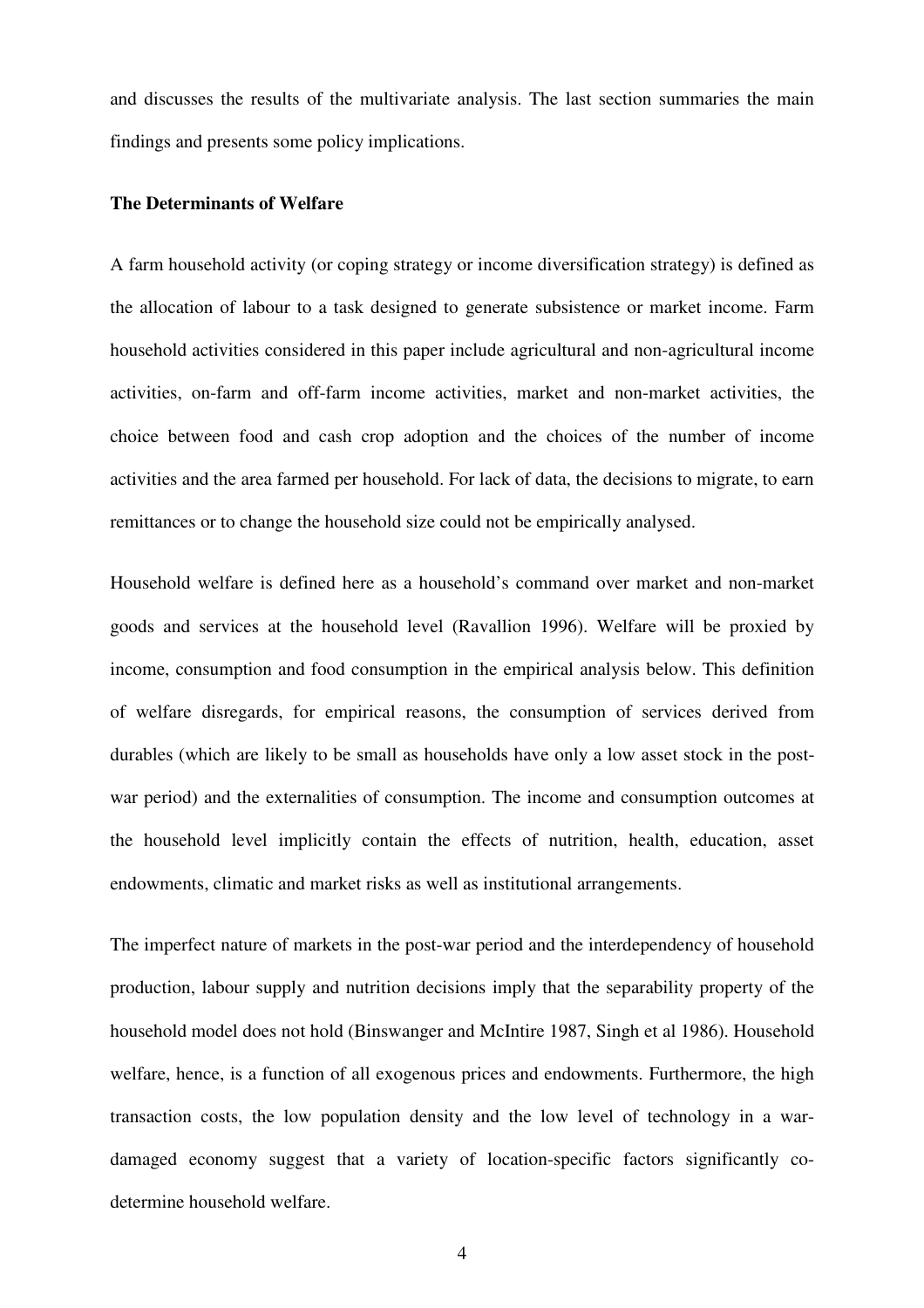The determinants of household income and consumption typically include household labour characteristics, land and asset endowments and village-level effects. In addition, several other variables are also included in this analysis as they may be important in the post-war context.

Refugee households, for instance, are more likely to have suffered insecurity, uncertainty and a strong depreciation of their physical, human and social assets. In particular, refugees may be disadvantaged in the allocation of land, aid and social protection (a form of "pure discrimination") thus reducing refugee welfare. Similarly, female-headed households may suffer from lower endowments and from "pure gender bias". Older heads of households are likely to have more experience and respect in the community thus enhancing their households' welfare. A larger degree of illness in the household will have a negative effect on household welfare. In addition, time constraints may reduce household income, for example if a household spends a lot of time collecting drinking water and firewood. Household education is likely to have a positive effect on household welfare.

Land characteristics might play an important role in the post-war period due to the absence of commercial fertilisers or other productivity enhancing technologies. The expected effects of land characteristics on household welfare can be summarised as follows. Lower soil quality, more field pests, a longer distance of the plot from the household residence, and low rainfall will all decrease household welfare.

Social capital and market institutions are potential determinants of post-war welfare as both help to convert output into consumption goods. Community level variables are expected to be key determinants of household income and consumption. The illness variables at the village level capture the absence of effective health and sanitation infrastructure. Their impact on income and consumption should be negative. Higher crop yields in a village denote a larger agricultural potential and should increase household welfare.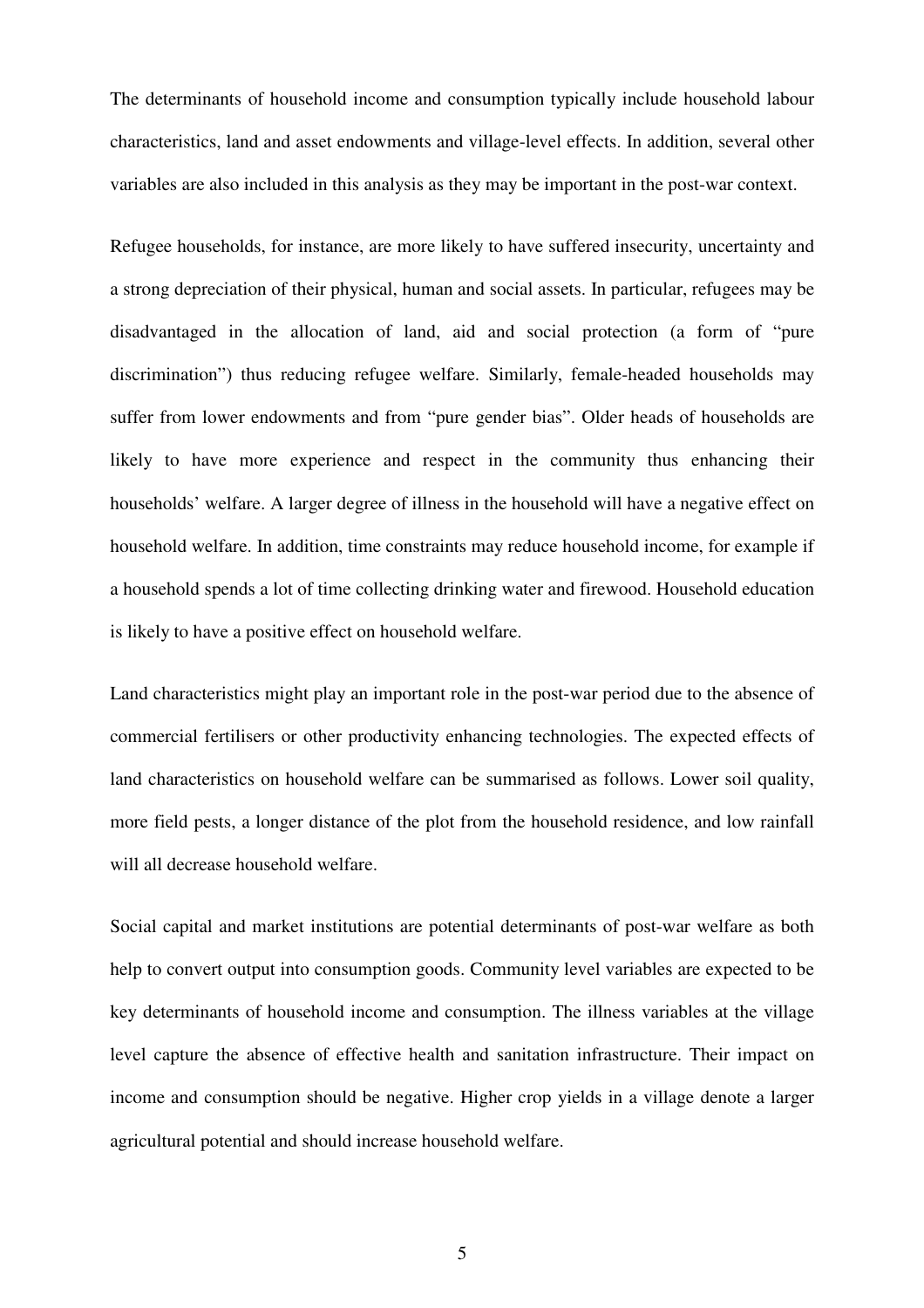The price variance indicators reflect changes in inter-seasonal price differences across households. Post-war households are considered to be risk averse so that a higher variance of food crop, non-food crop and consumer good prices is expected to have negative effects on household welfare. The village indicator variables are included in all regressions as controls for unobservable effects.

For given prices, endowments and community characteristics, household activity choices,  $X_i$ , and household welfare, Y<sub>i</sub>, are determined as follows:

$$
X_i = a_0 + a_1 L_i + a_2 F_i + a_3 K_i + a_4 V \tag{1}
$$

$$
Y_i = b_0 + b_1 L_i + b_2 F_i + b_3 K_i + b_4 V + b_5 X_i
$$
 (2)

for household  $i = 1...N$  and where  $L_i$ ,  $F_i$ ,  $K_i$ , and V are vectors representing household, land, asset and village-level endowments, respectively. Household composition variables (such as household size, household age and dependency ratio) are included as independent variables in the regressions. They control for differences in the composition of households (Deaton and Zaidi 1999, Glewwe 1991).

#### **The Case of Mozambique**

Mozambique experienced a severe civil war until 1992. The economy was badly damaged by the conflict, which occurred mainly in rural areas (Addison and de Sousa 1999, Colletta et al 1996). For example, the number of cattle in Mozambique declined from over 1.3 million in 1982 to 0.25 million in 1992 (Ministério da Agricultura 1994). Per capita food production only reached 90 percent of its pre-war level by 1996 (World Bank 2002).

At the same time, farm productivity in the post-war period was well below regional averages (Tschirley and Weber 1994). The mean monocropped maize yield in the FSP sample was only 319 kg/ha in 1995 compared to the mean Southern and Eastern African maize yield of 1,500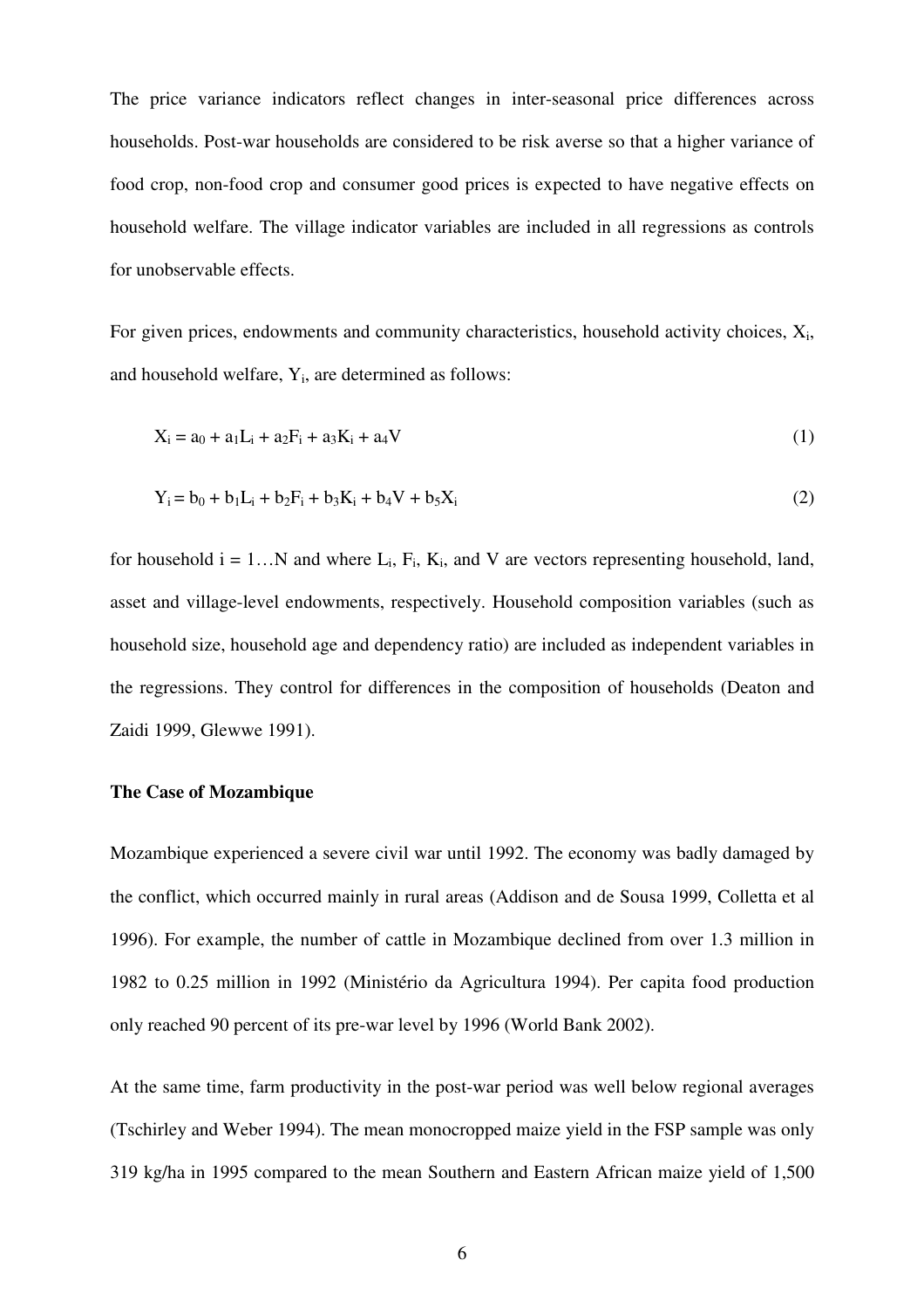kg/ha and a mean developing country maize yield of 2,700 kg/ha in 1995-97 (Heisey and Edmeades 1999: 44, 62). Consequently, the incidence of absolute poverty during the war was much higher in rural areas (68%) than in urban areas (32% to 52%) (Lopes and Sacerdoti 1991). Of all poor people in Mozambique in 1988-89, 83% were resident in rural areas and only 17% in urban areas (Lopes and Sacerdoti 1991).

The north of Mozambique is often considered the "green belt" of the country. Post-war agricultural production was hampered by poor transport networks and the absence of irrigation infrastructure and of mechanized agricultural production (Cramer and Pontara 1998, Heltberg and Tarp 2002, Pitcher 1998, Tschirley and Benfica 2001, Tschirley and Weber 1994). There were few agricultural or non-agricultural wage employment opportunities and no migrant workers, unlike in southern Mozambique. Only 11 percent of all rural households in the north, for example, occasionally or regularly employed agricultural labour (UNDP 1999). Judging from the farm household income and consumption data recorded in the FSP survey and from personal interview evidence collected in 1995 and 1999, local agricultural crop markets were the most important markets. However, even output markets did not exist in all months and in all locations throughout northern Mozambique, both during the war and in the post-war period.

The war-induced isolation of households in rural Mozambique implied that most households were nearly self-sufficient in most commodities and that commerce was limited to low weight, low volume, non-perishable and essential items such as salt, soap, dried fish, batteries, and t-shirts. The high covariance of output fluctuations reduced opportunities for profitable inter-household exchange (trade across space) within a given area. In fact, the share of purchased food in total food consumption in the FSP sample is only 22% in 1995 (own calculations).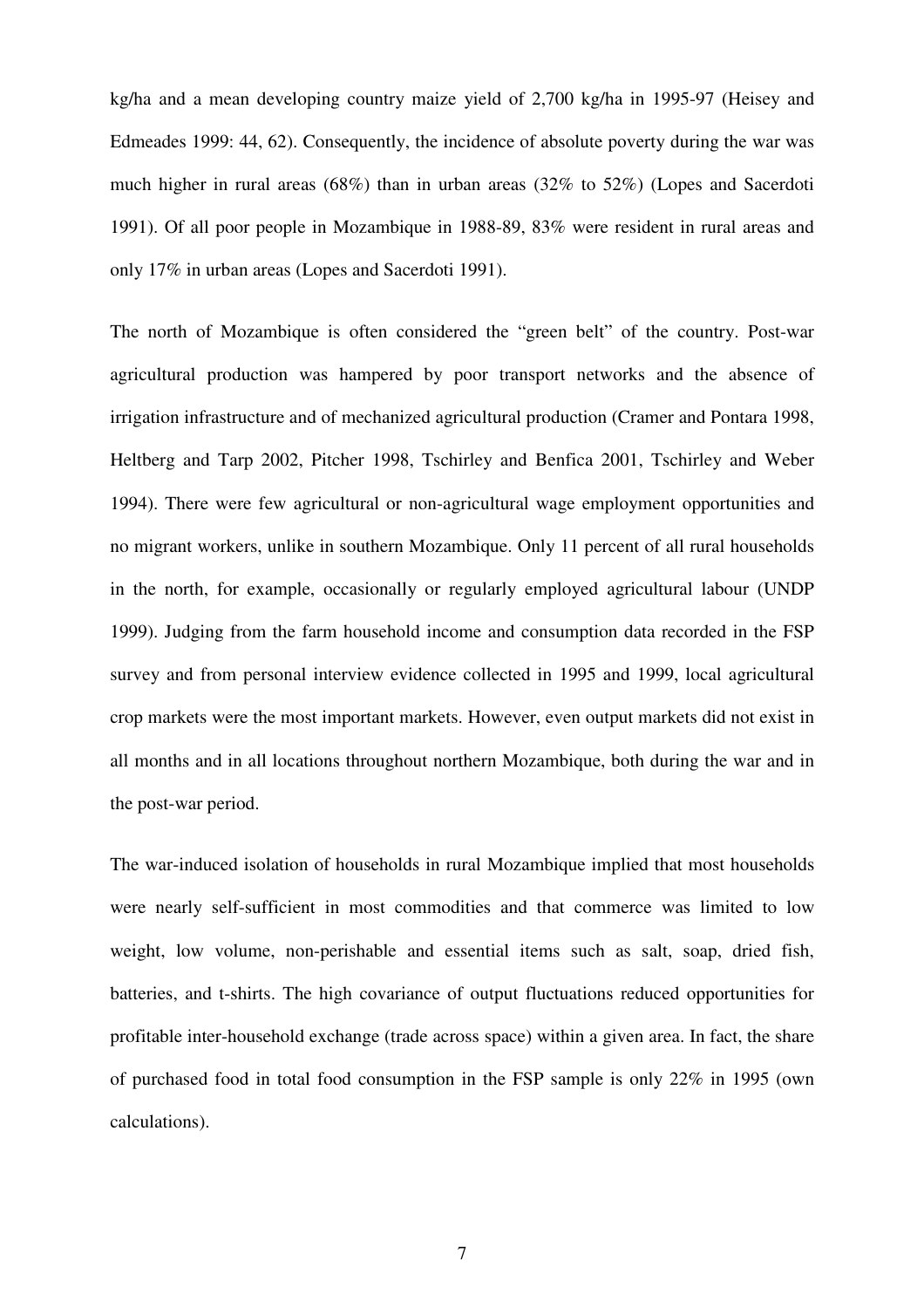#### **Data Issues**

The farm household survey of this analysis includes 371 randomly selected households in 16 villages (the primary sampling units, PSU) in three districts in the provinces of Nampula and Cabo Delgado in northern Mozambique. The sample was stratified according to households' cotton growing status. The survey data, here denoted FSP, was collected by the Food Security Project at the Ministry of Agriculture, Maputo, from June 1994 to January 1996. There was no attrition from the sample over this period which corresponds to the low degree of household mobility in the study period. The FSP sample is *statistically* representative of potential cotton growing areas in relatively accessible parts of Nampula and Cabo Delgado. From a *policy* perspective, the findings of the survey are relevant for other poor post-war developing countries such as Angola, Congo, Sierra Leone, Sudan, Nicaragua, Afghanistan or East Timor.

The mean rainfall in the period 1985-94 in the FSP sample areas Montepuez and Meconta was 922 mm and 1024 mm, respectively (Strasberg 1997: 71). The agricultural year 1994-95 received about 82% of that level of rainfall and can thus be considered broadly in line with historical expectations. In Nampula city, 1042 mm of rainfall were recorded in 1995 suggesting normal climatic conditions in the sample area.

The FSP questionnaire contains modules on household characteristics (at both the household and individual level and including some gender aspects of time allocation and the relation of the household to local political authorities), field-level characteristics (including land tenure arrangements), agricultural production activities (including food- and cash-crops, trees, fruit, vegetable and livestock), production and storage tool and technologies, monetary and in-kind transactions (including remittances and gifts), off-farm activities, and consumption. The variables used below refer to the period January till December 1995, unless otherwise noted.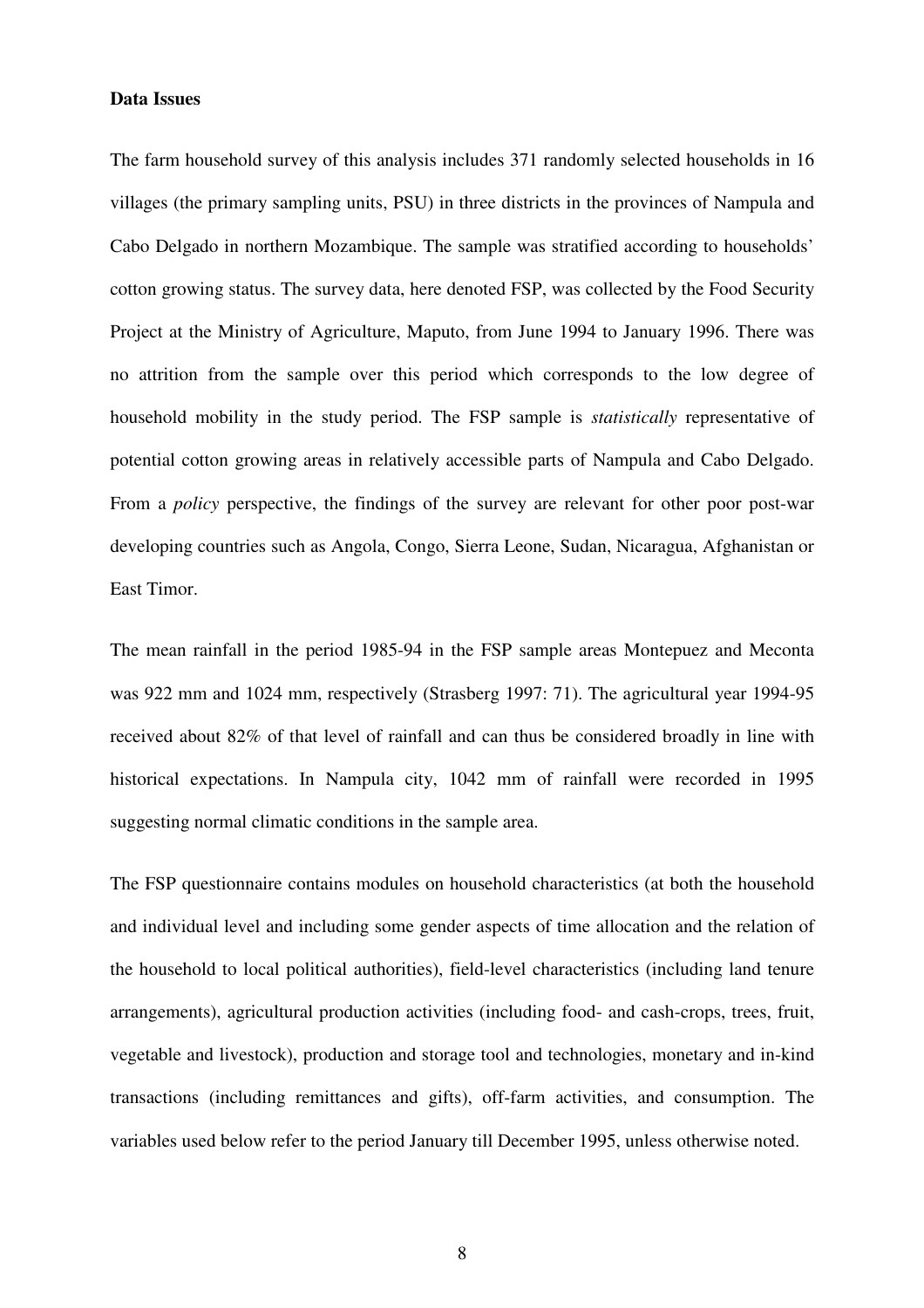Overall, the FSP survey is one of the most carefully designed, collected, and cleaned rural household survey from the early post-war period in Mozambique. The evidence from the survey data is complemented with qualitative interview evidence collected by the author in 1995 and 1999.

Three suitable welfare indicators are derived from the FSP data: net household income, total household consumption, and household food consumption (see table 1 for definitions and summary statistics of all FSP variables).

Household income data includes several sources of income. Only livestock production and livestock consumption were not well enumerated in the FSP survey. Yet, as the mean stock of large animals was extremely low due to the war, livestock production did not contribute a large share to household income or consumption. The household income variable INCOME measures the natural log of net household income per capita in US-Dollar in 1995.

It can be difficult to identify household expenditure for peasant households since food can be used to pay workers, to seed fields or to feed animals. The FSP survey appears to have captured transactions affecting hired workers and purchased inputs well, though these are not very common in northern Mozambique. Household expenditures have been weighted by Paasche price indices (Deaton and Zaidi 1999: equation 2.6). The final expenditure variables exclude durable expenditures but include imputed subsistence consumption. They refer to the year 1995, are expressed in US-Dollar and are defined as the natural log of total expenditure per capita (EXPTOTAL) and the natural log of total food expenditure per capita (EXPFOOD).

The choice of weight for household size in the welfare indicator is always arbitrary, yet some such weight must be chosen (Deaton and Zaidi 1999: 48-54). This analysis follows the example of Deaton and Zaidi and divides the welfare indicators by total number of resident household members. This is feasible as the age and gender structure is less variable than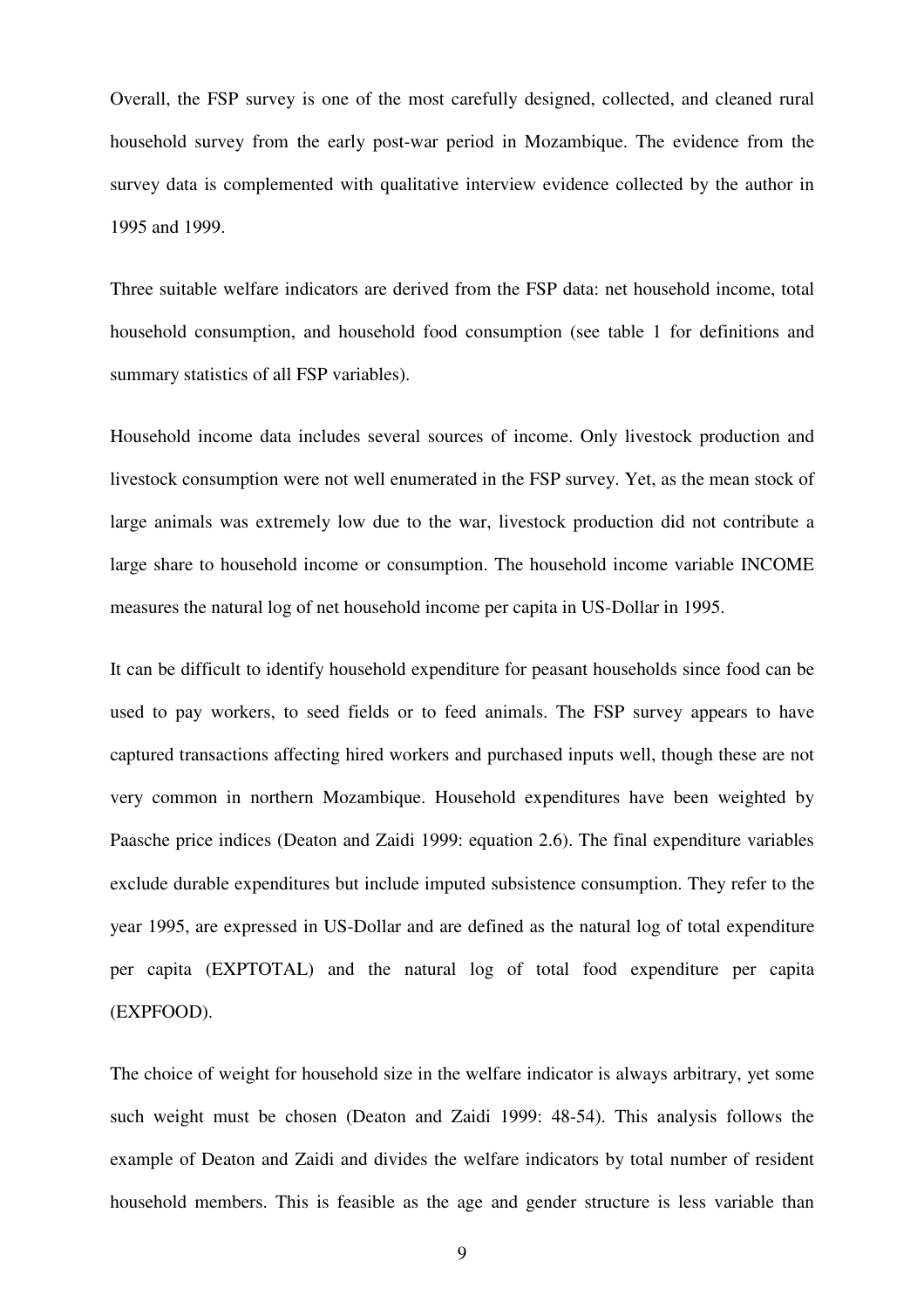household size across households. Furthermore, in very poor economies the scope of economies of scale in consumption is smaller as the share of food consumption in total consumption is very high.

#### **Estimation Issues**

Equations (1) and (2) can be estimated through the following set of semi-reduced form equations:

$$
X_i = a_0 + a_1 L_i + a_2 F_i + a_3 K_i + a_4 V + u_i
$$
\n(1')

$$
Y_i = b_0 + b_1 L_i + b_2 F_i + b_3 K_i + b_4 V + b_5 Z_i + v_i
$$
 (2')

where  $Z_i$  is a suitable vector of instruments for  $X_i$  and where  $u_i$  and  $v_i$  are normally distributed error terms which are not correlated with the exogenous variables, thus yielding unbiased and consistent estimates.

Estimating three welfare indicators  $Y_i$  is a good check on the robustness of the results, bearing in mind that the determinants of income will not exactly equal the determinants of consumption or food consumption (Appleton 2001).

The Durbin-Wu-Hausman (DWH) test checks the endogeneity of  $Z_i$  in equation 2' (Davidson and MacKinnon 1993: 236-42, Rivers and Vuong 1988). The DWH test estimates an augmented regression of the original model, where the regression also includes the residuals of each endogenous right-hand-side variable as a function of all exogenous variables. If the coefficients on the residuals are significantly different from zero, then OLS is not consistent and an instrumental variable (IV) approach should be adopted.

The IV estimation used below accounts for stratification, clustering and weights matching the survey design of the data, leading to appropriate adjustments to the standard errors of the estimates (StataCorp. 1999). All three equations are over-identified and the respective first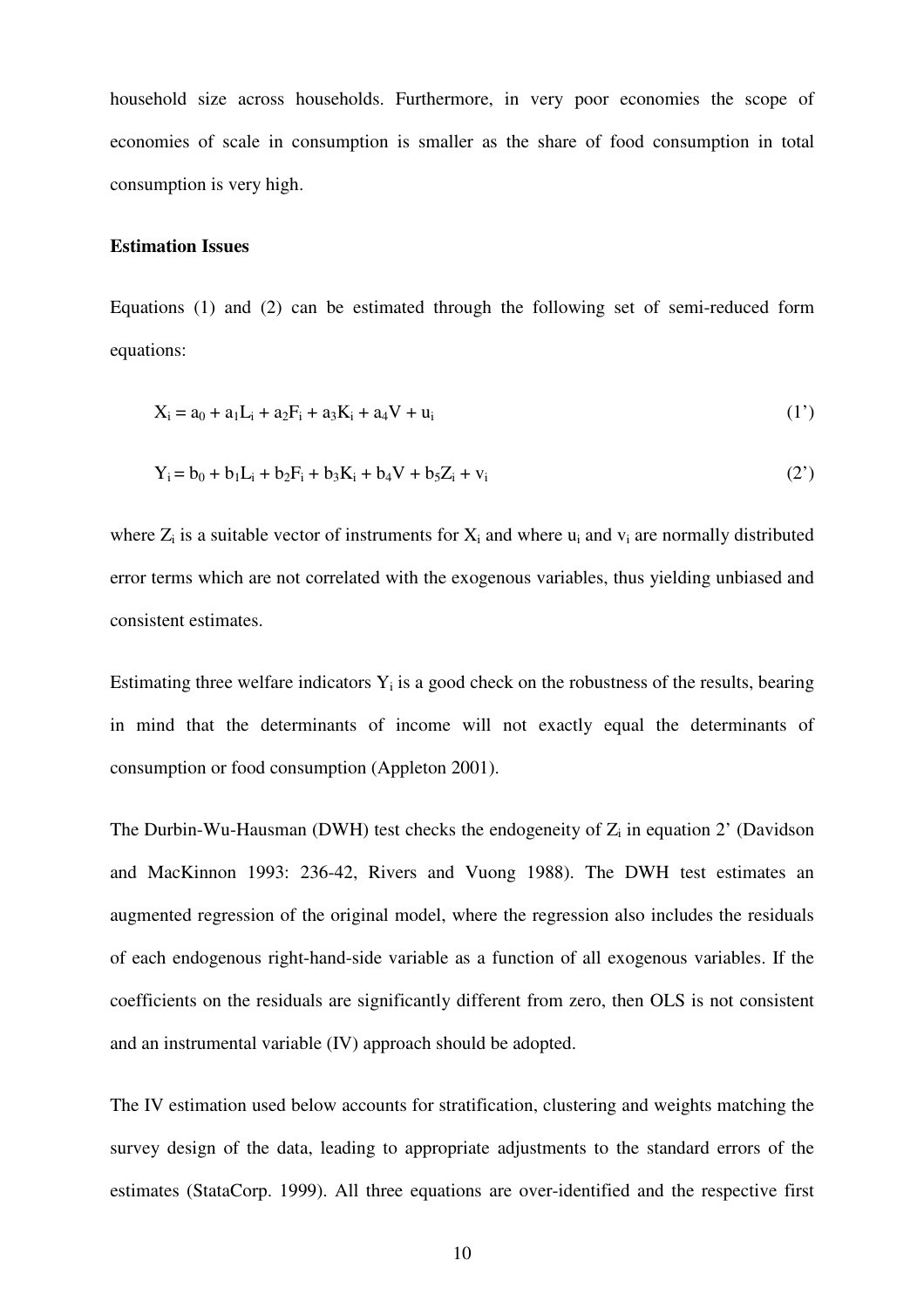stage explanatory variables shown in tables 4 to 6. The first stage regressions are also summarised in table 7.

#### **Results and Discussion**

Households are very dependent on subsistence food crop activities for their income (table 2). Cash crops contribute only a small share to total income but three quarters of all crop marketing income derives from cash crops. Entrepreneurial, wage and social income account for even smaller shares of household income. The high shares of on-farm income (SHAREON) and non-market income (SHARESUB) of total income suggest that households in northern Mozambique were still practicing many of their war-time subsistence coping strategies three years after the end of the conflict.

#### *Poverty Profile*

A poverty profile is an unconditional analysis of household welfare compared across population groups with different characteristics. Table 3 summarises the mean household income per capita and shows the share of the sample in each sub-group, the headcount index (i.e. the proportion of households below the poverty line) and the poverty gap index. The "poverty" line is set arbitrarily at the median income per capita in 1995, thus dividing the sample into poor and ultra poor households. This value has been chosen as most households in this survey fall below the absolute poverty line set by the government (Government of Mozambique 1998).

Endogenous household activity choices, such as farm size measured by cultivated area and the cotton adoption and crop market participation status of a household, seem to affect poverty. Similarly, households earning more money with on-farm activities have higher per capita income. Households cultivating more land also have a higher per capita income. The type of activity choices of households thus appear to be an important determinant of income.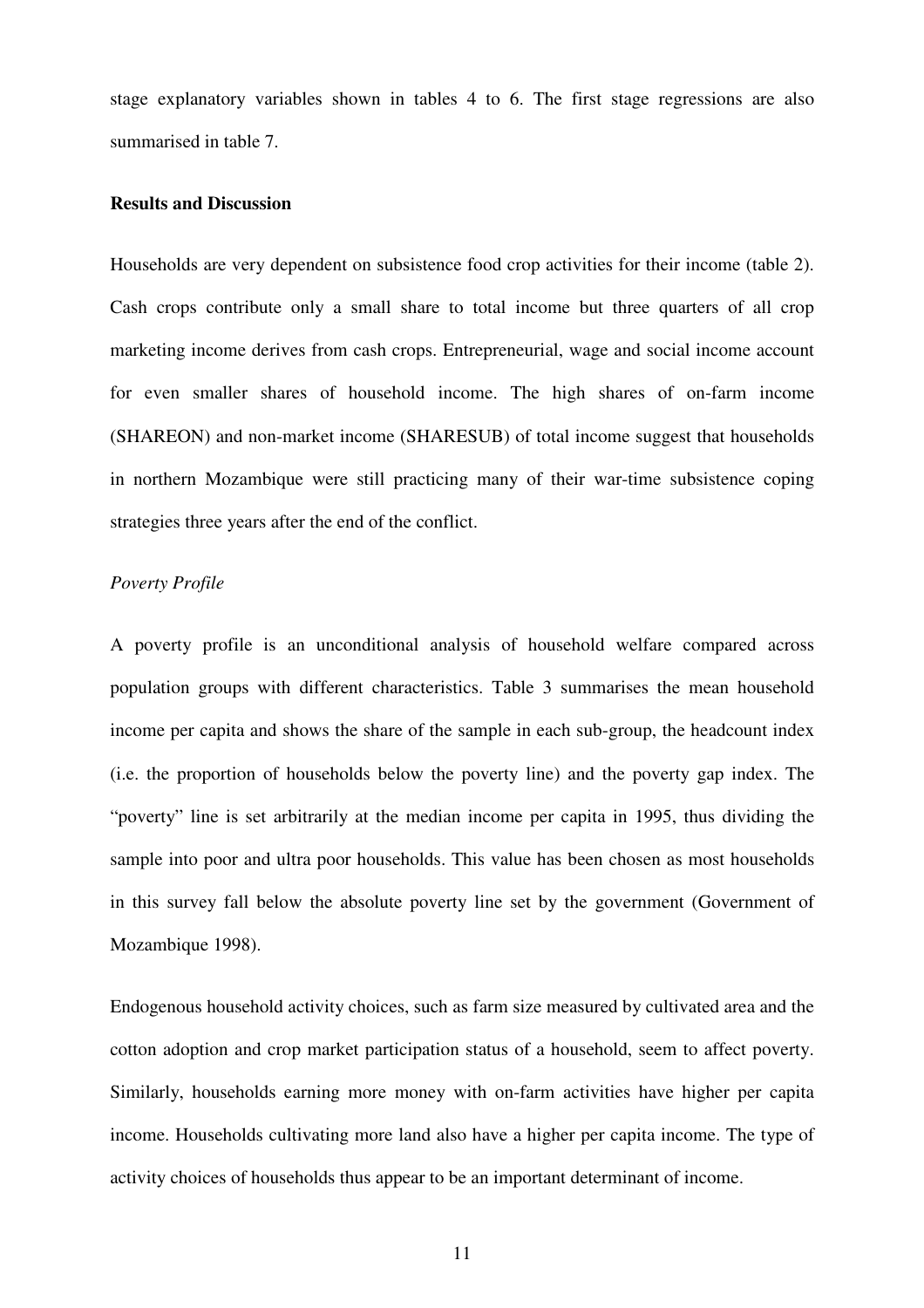#### *Summary of Estimation Results*

The three dependent variables INCOME, EXPTOTAL and EXPFOOD and the residuals of their respective regressions are approximately normally distributed (data not shown). The fit and the significance of all three indicators of household welfare is very good, with  $R^2$  values of above 0.72 for the INCOME and EXPFOOD regressions and of 0.62 for the EXPTOTAL regression (tables 4 to 6). A smaller number of significant coefficients explains the lower  $R^2$ for the latter regression (table 6). All three regressions are significant at the 1% level at least. Note that the INCOME regression uses only 349 observations as EXCHANGE is included in that specification and as that variable is not defined for all households. The estimated coefficients are not sensitive to the inclusion of the remaining 22 observations (data not shown). A variance inflation factor (VIF) analysis suggests there is no problem with high inter-variable correlation coefficients or with high VIF coefficients (data not shown). The mean VIF coefficients per regression were low thus indicating that the regressions do not suffer from multicollinearity.

The DWH test statistic for AREA is significant at 1% for the income regression but the DWH tests do not reject the null hypotheses of exogeneity of AREA for the consumption regressions. AREA is thus included directly in the consumption regressions (table 7). The table also shows the fit of the first stage regression of AREA, which is very good with an  $R^2$ value of 0.69. The first round instruments for AREA are jointly significant at 1%, which is a further test of the significance of the instruments (Deaton 1997: 116).

The DWH test results indicate that several activity choices have endogenous welfare effects. For household income, the degree of income diversification (INCDIVER) and the cotton adoption status (COTTON) are endogenous. For household consumption, the share of onfarm in total income (SHAREON) and the crop market participation status (CROPMARKET) are endogenous. For household food consumption, only the share of on-farm in total income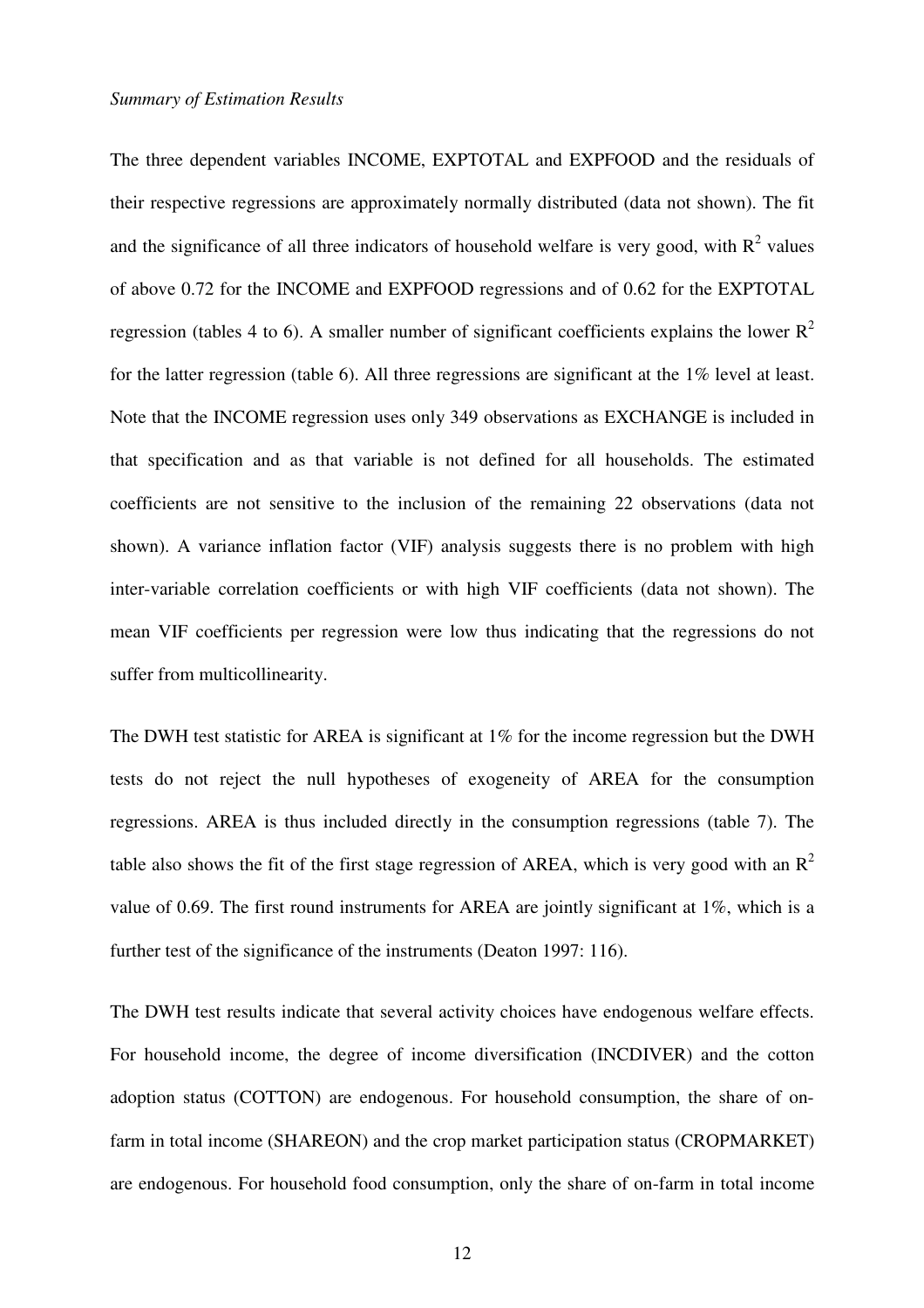(SHAREON) is endogenous. Table 7 also shows that the endogenous activity indicators could be well instrumented with first round  $R^2$  values of above 0.53 and with the instruments being jointly significant at 1% or better. The three regressions also contain activity indicators which were found not to be endogenously determined, such as CROPMARKET, SHARESUB, PLOTDIVER and EXCHANGE in the income regression, COTTON in the consumption regression, and INCDIVER, CROPMARKET, COTTON and PLOTDIVER in the food consumption regression.

The hypotheses concerning the exogenous variables household characteristics, land and asset endowments and village characteristics are largely confirmed. The refugee variable turned out to be insignificant, probably because it does not measure properly the refugee status of households. Female-headed households have much lower and households with older heads have much higher welfare, as expected.

Key similarities across all three regressions are the positive effects of end-of-war assets, area cultivated, crop market participation, and the negative effects of cotton adoption on all indicators of household welfare. In addition, all regressions find that (maternal) education have no effects on household welfare. The largest differences between the regressions are that income is more dependent on assets and village-level variables while food consumption is also affected by land characteristics and social institutions. Some determinants of consumption and food consumption are similar, in part because food consumption is such a large share of total consumption.

### *Welfare Effects of Land Use Choices*

The variable AREA is highly significant in all three regressions and its coefficients range from 0.14 in the consumption regression to 0.66 in the income regression. As both welfare and land are measured in natural logs, these values can be interpreted as elasticities. A 10% increase in cultivated land thus leads to an almost 7% increase in household income per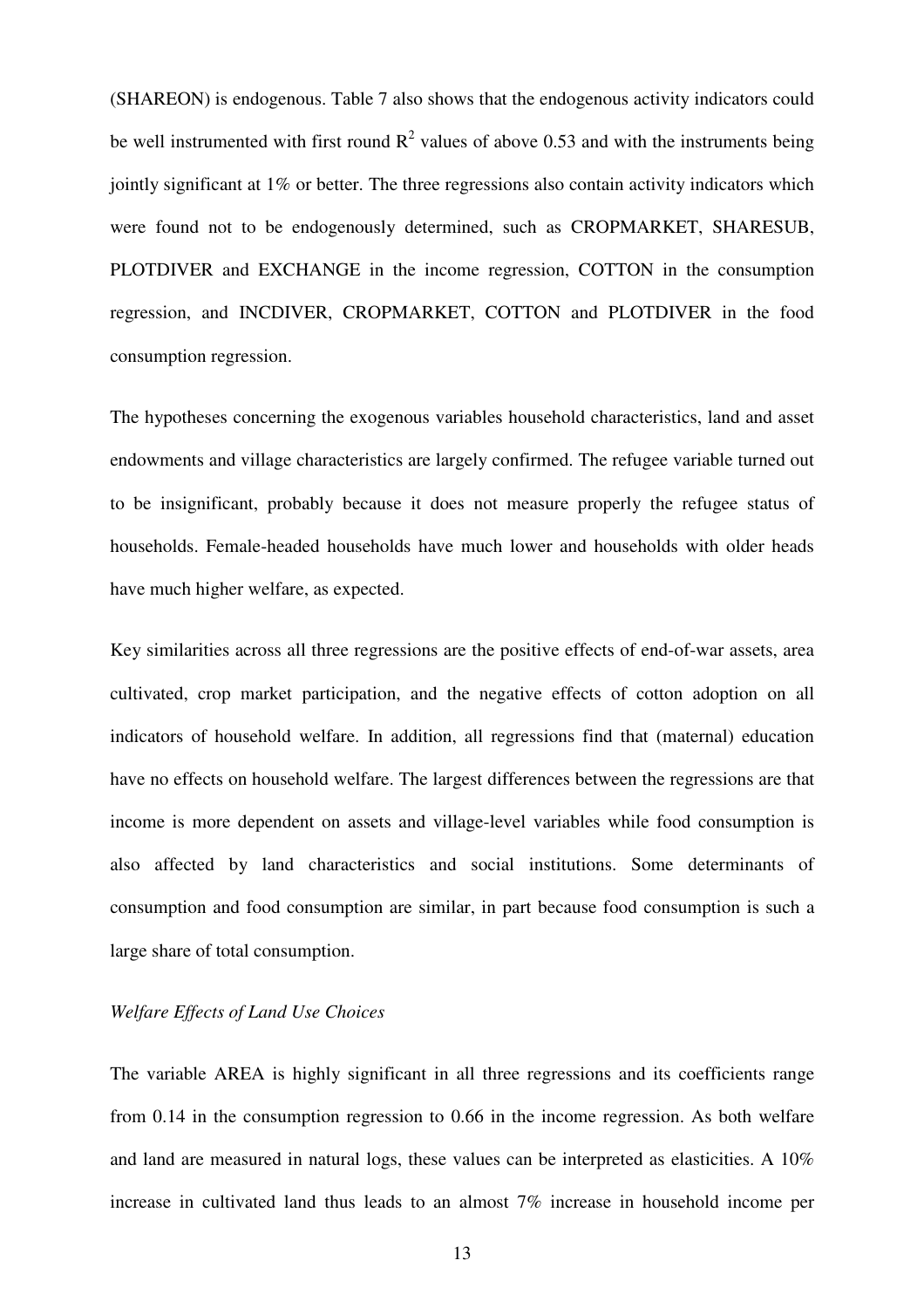capita. This result is robust with respect to the choice of dependent variable. A similarly positive and significant coefficient obtains when using an area per capita specification (data not shown).

This responsiveness of household income to area farmed depends on two key factors. First, the relative land abundance of northern Mozambique makes farm size a decision variable and thus reduces the cost of extending the area farmed. Second, the war had damaged rural infrastructure which increased transaction costs. Consequently, households produced below capacity in the immediate post-war period. Over time, households succeeded in extending their farm sizes and increased their incomes. Farmers thus improved their welfare by expanding production, not by adopting new crops or techniques as will be demonstrated below. The peace dividend in the countryside can be obtained by many farmers through raising farm sizes. In other words, war-time activities are also well suited to the post-war period. From a policy perspective, this implies that farmers in the post-war period should be supported in what they already do well, rather than persuaded to adopt new activities.

Other studies of post-war Mozambican have found much smaller land-welfare elasticities. One study, for example, estimates a consumption elasticity of area farmed of 0.05 for northern Mozambique for 1996-97 (Government of Mozambique 1998: 165). However, the study is not an agricultural household survey, and thus pays less attention to the measurement of land area and does not differentiate clearly between farmed area and total household land. Furthermore, the government study did not control for the endogeneity of area, which leads to inconsistency and smaller estimated coefficients.

Also using FSP data, Marule finds a positive and significant effect of land owned on household income (1998: 40) as does Benfica (1998). However, these studies do not control for the endogeneity of farm size and thus derive coefficients which are about half of those presented here. Marule's results can be replicated with the current data when omitting survey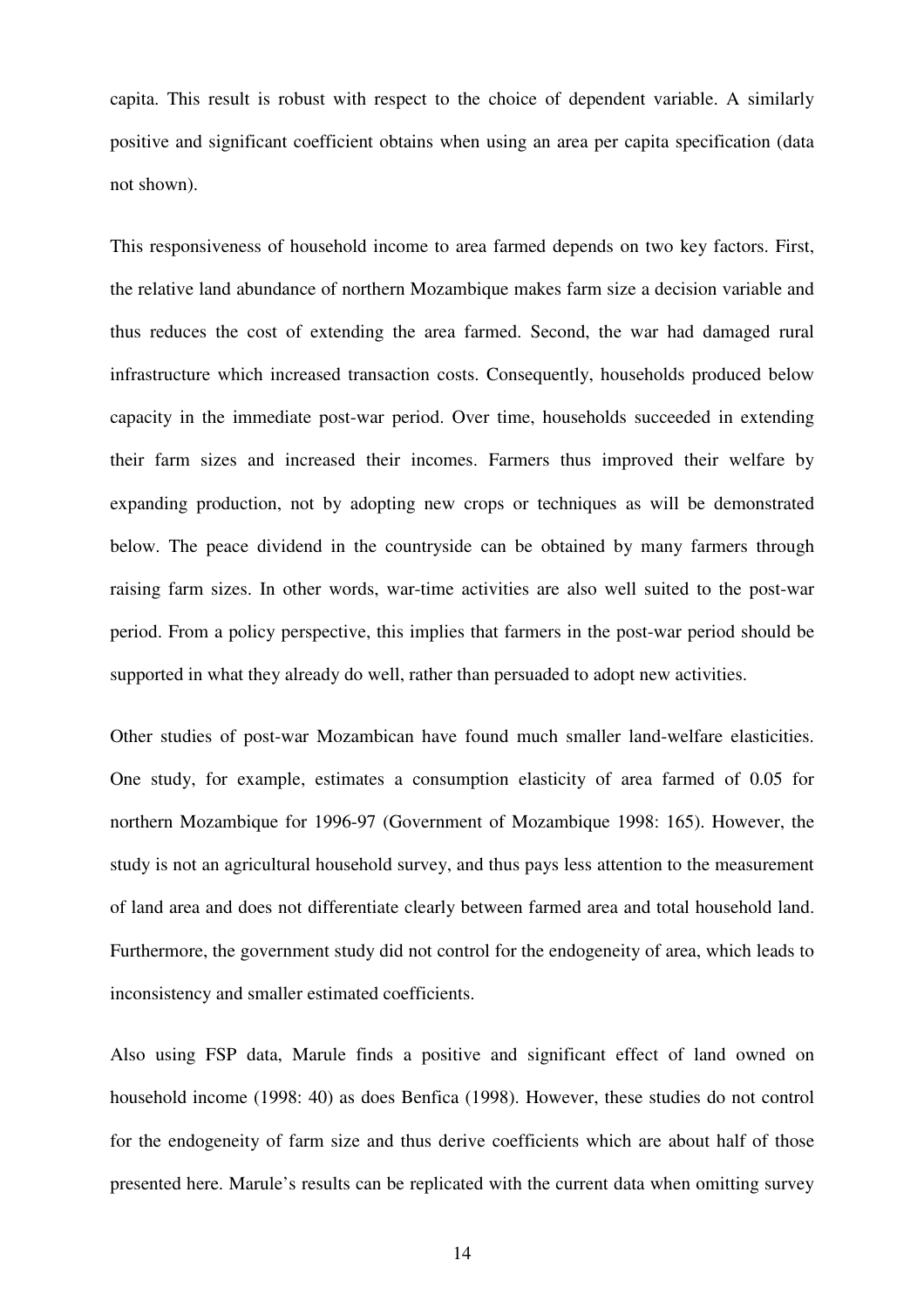design effects, the more detailed regression specification, and the IV technique used for this analysis. This suggests that by not controlling for the endogeneity of farm size, the resulting inconsistency of the regression biases the coefficients downwards. Marule and Benfica both recommend to focus post-war agricultural policy on intensifying production, which is not effective according to this study.

#### *Welfare Effects of Activity Choices*

A higher share of on-farm (agricultural) activities (SHAREON) raises consumption and food consumption but does not affect household income. Post-war household food consumption is thus better protected by on-farm activities, rather than by off-farm income. This welfare effect of on-farm activities may change with increasingly reliable markets for labour, for consumer goods and for food (Reardon et al 1992). Yet conversely, in the immediate post-war area these coefficients may have been larger still, as markets during and immediately after the war were extremely fragile and weak. Therefore, war-affected households best protect their food consumption through on-farm work. This is plausible as the opportunities for civilian, legal off-farm work in war zones are extremely limited.

The degree of income diversification across different activities (INCDIVER) has a negative effect on income and food consumption. This is evidence of the trade-off between risk diversification and returns, which household practice widely in the post-war period. The finding is consistent with the very low yields observed in post-war Mozambican agriculture. households self-insure against risks, with strong effects for levels of income and consumption. Post-war policy should hence focus on reducing non-idiosyncratic risks and on providing alternative, less costly risk mitigation opportunities (for example through animal husbandry).

Engaging in more subsistence activities (SHARESUB) has a negative effect on household income but not on total or food consumption. Participation in at least one food or cash crop market (CROPMARKET) has positive effects for income, food consumption and especially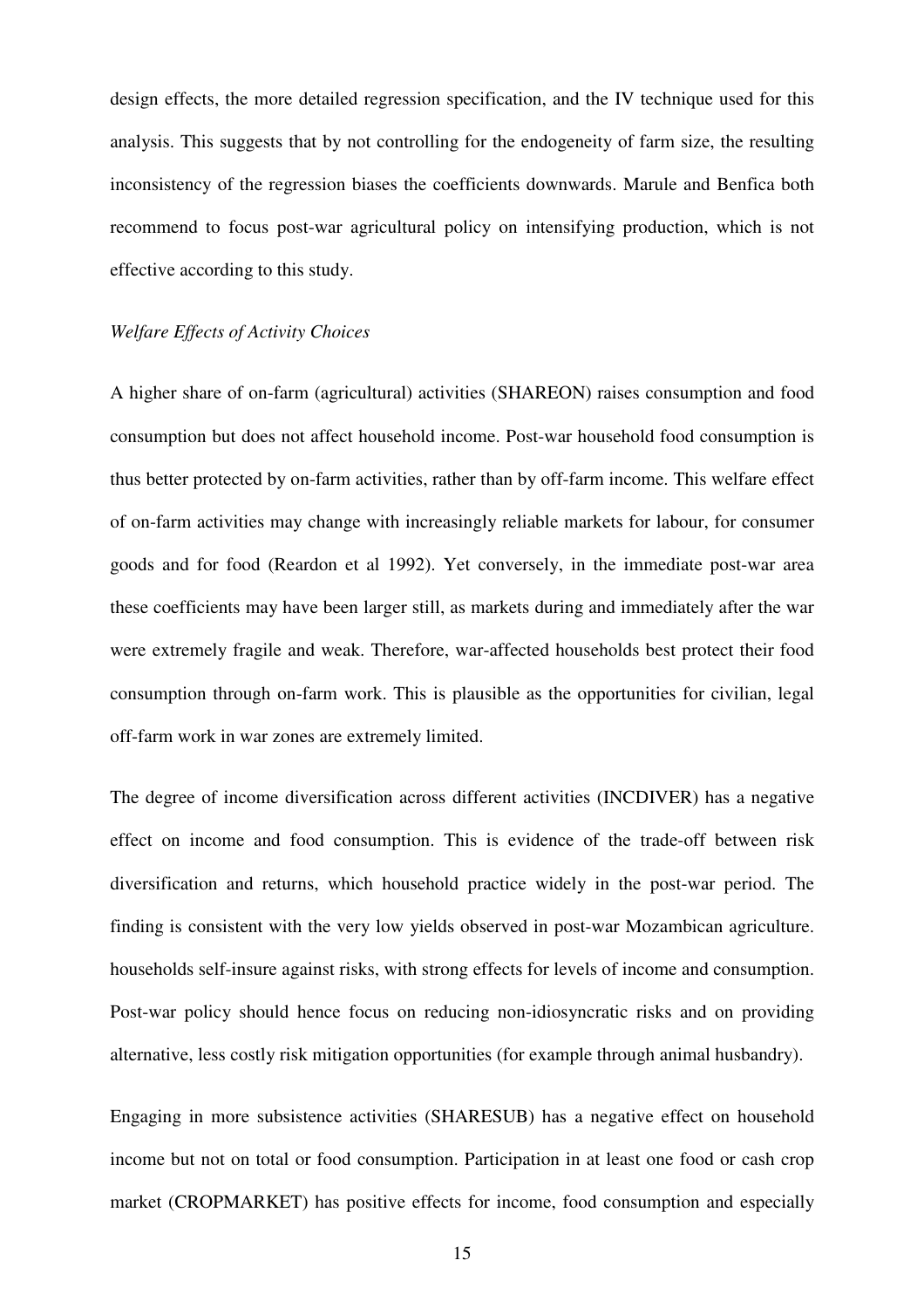for consumption. The joint analysis of the degree of on-farm and subsistence income and of the binary decision to participate in crop markets indicates that households forego some income but no loss in consumption by engaging in more subsistence activities. At the same time, households which participate in some markets strongly benefit from doing so. This emphasises the importance of farmers growing familiar crops, as they had done during the war, while benefiting from newly emerging market opportunities in the post-war period.

The finding is important as it isolates the value of market participation, which post-war policy should aim to facilitate. At the same time, it shows that there are diminishing returns to market participation. Post-war policy should thus avoid to *maximise* market participation or even dependence by farmers.

In summary, households maximise welfare by undertaking many on-farm activities. Farmers protect their food consumption by undertaking subsistence activities and they protect their income by a limited involvement in crop markets.

### *Welfare Effects of Cotton Adoption*

A very surprising finding is that the adoption of cotton (COTTON) significantly reduces household welfare, unlike suggested by the bivariate poverty profile or by the literature. Households growing cotton have 27% less income, 14% less total consumption and 10% less food consumption per capita than comparable households that do not grow cotton, even though weather conditions were average in the survey area that year.

This result derives from the fact that this analysis controls for other household activities and market participation decisions, thus isolating the "pure cotton adoption effect" on welfare. The positive welfare effect of cotton adoption observed in some of the literature on Mozambique's cotton sector derives in fact from the positive effects of on-farm income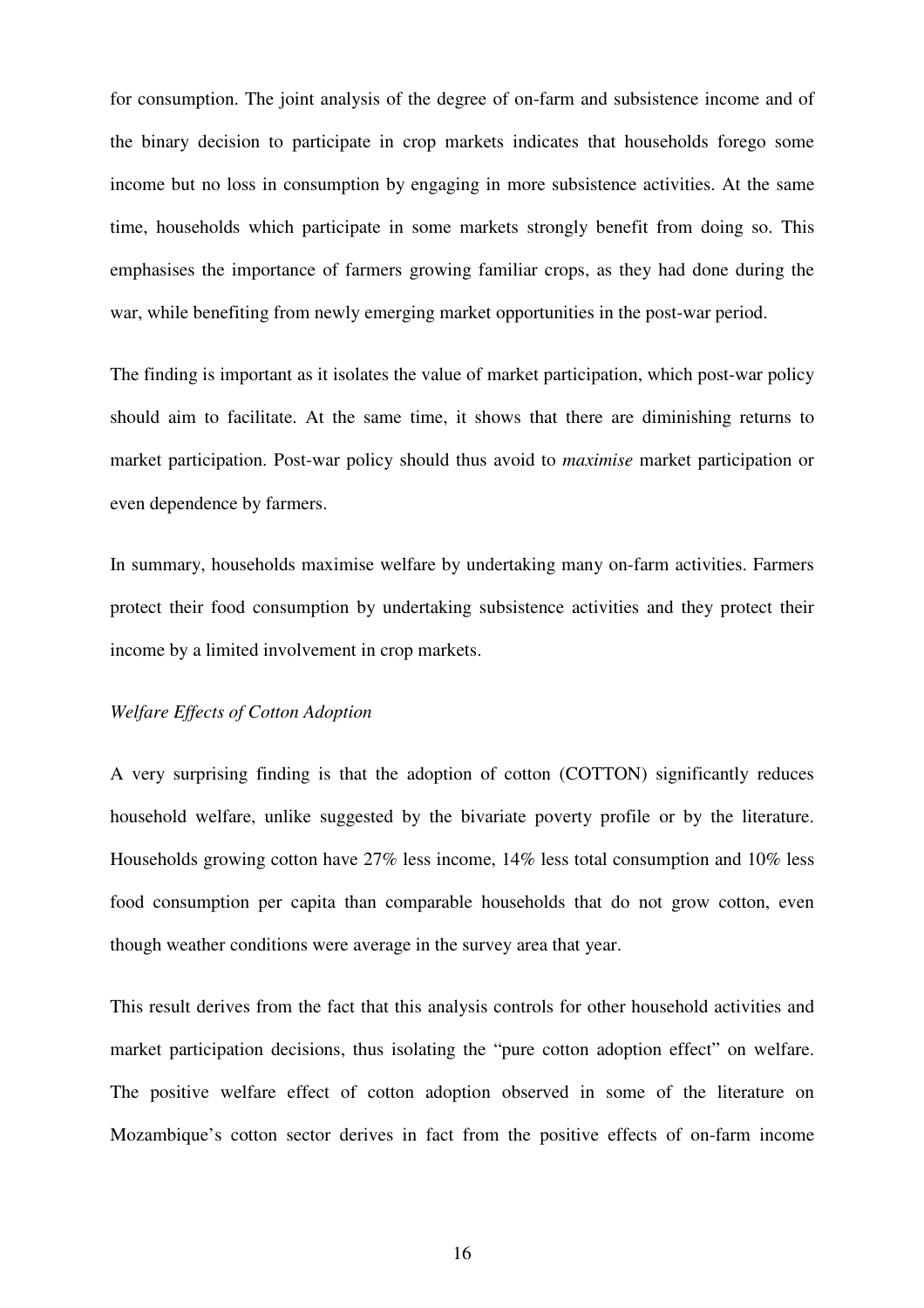activities, of income specialisation and of crop market participation, rather than from the specific decision to adopt cotton.

The net negative effect of cotton adoption for household welfare is related to households being unable to insure well against idiosyncratic risks in the post-war period. As cotton is a very risky crop, households ex ante make complementary income choices which ex post lead to lower total household welfare. The price of insuring against the risks of cotton are thus extremely high in a very poor war-affected economy.

In addition, cotton adoption may alter the intra-household and the seasonal allocations of resources. Some household members benefit from growing cotton, while others loose proportionately more. Cotton growing reduces the available household labour for traditional crops at important times in the agricultural calendar. Cotton production hence displaces other income activities such as maize or cassava growing. These appear better suited to the highly vulnerable circumstances of most rural households. More generally, the results support the view that cash crop adoption may lead to poverty (Grootaert 1997) depending on the specific circumstances of the location (von Braun and Pandya-Lorch 1991).

#### *Welfare Effects of Non-Market Activity Choices*

The non-market diversification index PLOTDIVER, which measures the degree of spatial diversification of the farm household, has a positive effect on income and food consumption. Non-market diversification thus simultaneously reduces risks and improves household welfare. This result indicates how households can cope with risks without resorting to market activities. Instead, a system of flexible land access is used to manage risks.

The degree of social exchange between households (EXCHANGE) has a small positive effect on household income and no significant effect on total or food consumption. Social exchange is thus not directly related to the maintenance of consumption or food consumption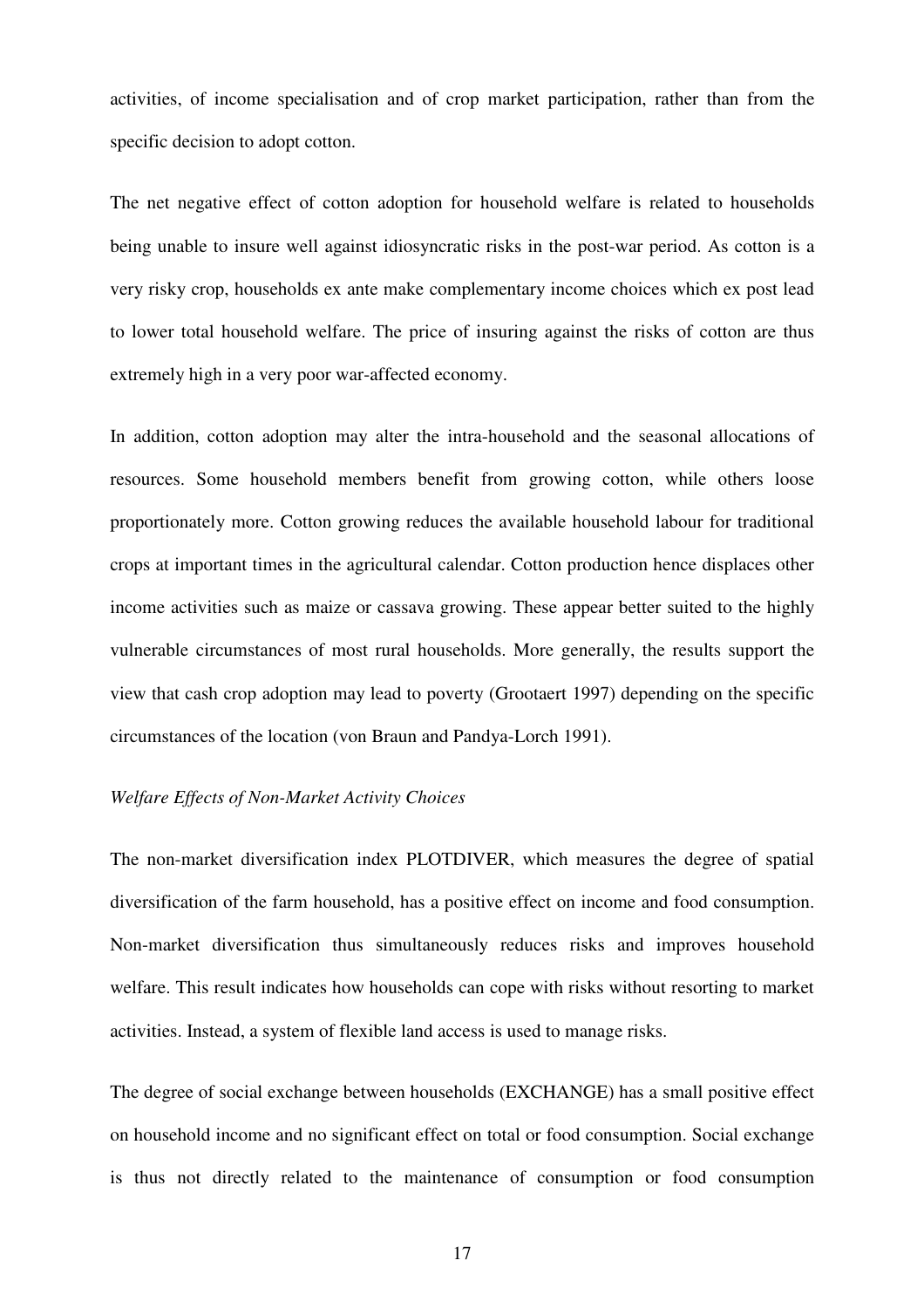entitlements. In an economy where absolute poverty is the norm and where covariant risks are still large, households cannot use social exchange to affect their permanent income. The large transaction costs of travelling and transporting gifts (in particular of bulky agricultural commodities) further diminishes the use of social income as a source of household welfare and insurance. Instead, the author's own interview evidence established that social exchange encompasses mainly small, short-term consumption loans. Households insure occasional, idiosyncratic shortfalls in income (for example in case of individual illness) but social exchange cannot and does not provide long-term insurance from large scale disaster or poverty.

#### **Conclusions**

This paper estimates the effects of activity choices for income and consumption of poor farm households in post-war Mozambique. It is demonstrated that these activity choices are determined endogenously and that they have significant and at times surprising welfare effects. On the one hand, extending the area farmed (or extending the extensive margin) increases welfare as does, to a lesser extent, market participation and social exchange. On the other hand, activity diversification and cotton adoption have strong negative welfare effects. These effects relate to the legacy of the war in Mozambique, which changes the behaviour of farm households. This in turn has important implications for pro-poor reconstruction policies.

Farm households in the post-war period operate in an environment characterised by extreme uncertainty, weak markets and few public goods. Consequently, their choice of activities has strong implications for their welfare. Farmers do better when focusing on known and low risk activities. New and higher risk activities (such as the adoption of cash crops) are not rewarded. In contrast to the standard farm household literature, households must choose from among a limited set of activity options with extremely uncertain welfare implications. It is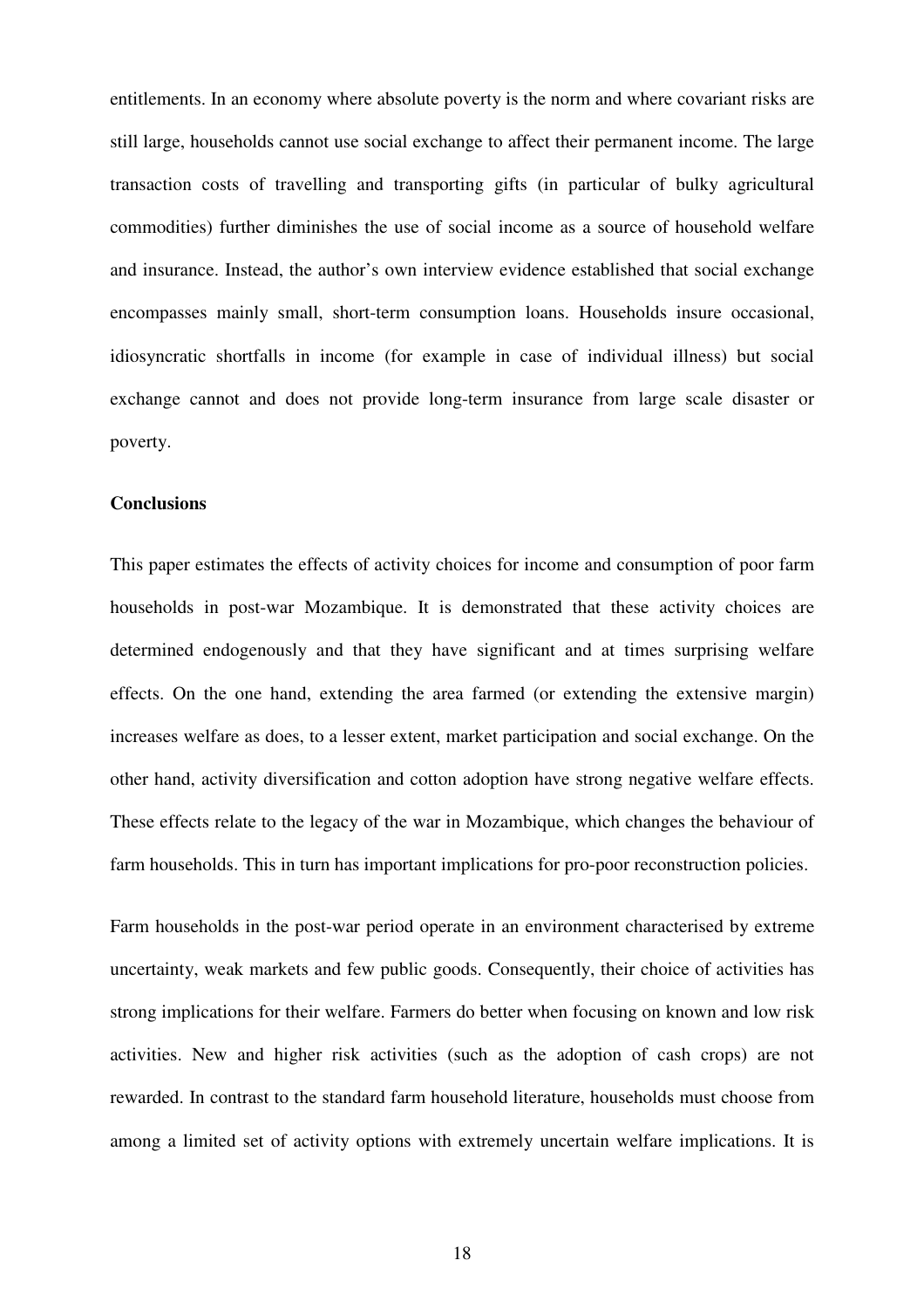very difficult for post-war farm households to adjust gradually to changing circumstances, when in fact these circumstances change quite dramatically with the end of the war.

Farmers experiment with new and high risk activities, such as cotton. In the post-war economy, there is little information about the future returns of new techniques and investments. In addition, in such a high risk environment, it may be necessary to diversify even at a large welfare loss. Households, in practice, self-insure against idiosyncratic and common risks as no other risk sharing mechanisms are available.

The study is unique in that it observes the behaviour of extremely poor and isolated households emerging from conflict. There is very little empirical economic analysis of such conflict situations, yet millions of households live and work under such circumstances in Africa and elsewhere. This study reveals that households are very fluid in their market participation and social exchange decisions. Households react to changing economic and cultural constraints, switching between subsistence isolation and market interaction. The study demonstrates that market participation enhances welfare but that the benefits from market participation can be very limited under extreme circumstances.

In addition, the findings suggest that the market participation decisions of households have important external effects. In addition, these effects may vary strongly even within one location. With each additional withdrawal of a household from a market for a certain crop, traders face diminishing returns to travelling to such locality. In the extreme, certain markets may cease to exist for certain crops, locations or periods of time. The existence of markets then becomes a household-level concept (de Janvry et al 1991), especially when considering that cultural variables (such ANCEST or ORIGINM in the first round regression of CROPMARKET, table 5) also play a role in determining market participation.

This study not only advances the economic analysis of extreme forms of survival but also suggests several policy interventions for pro-poor post-war reconstruction in rural areas. In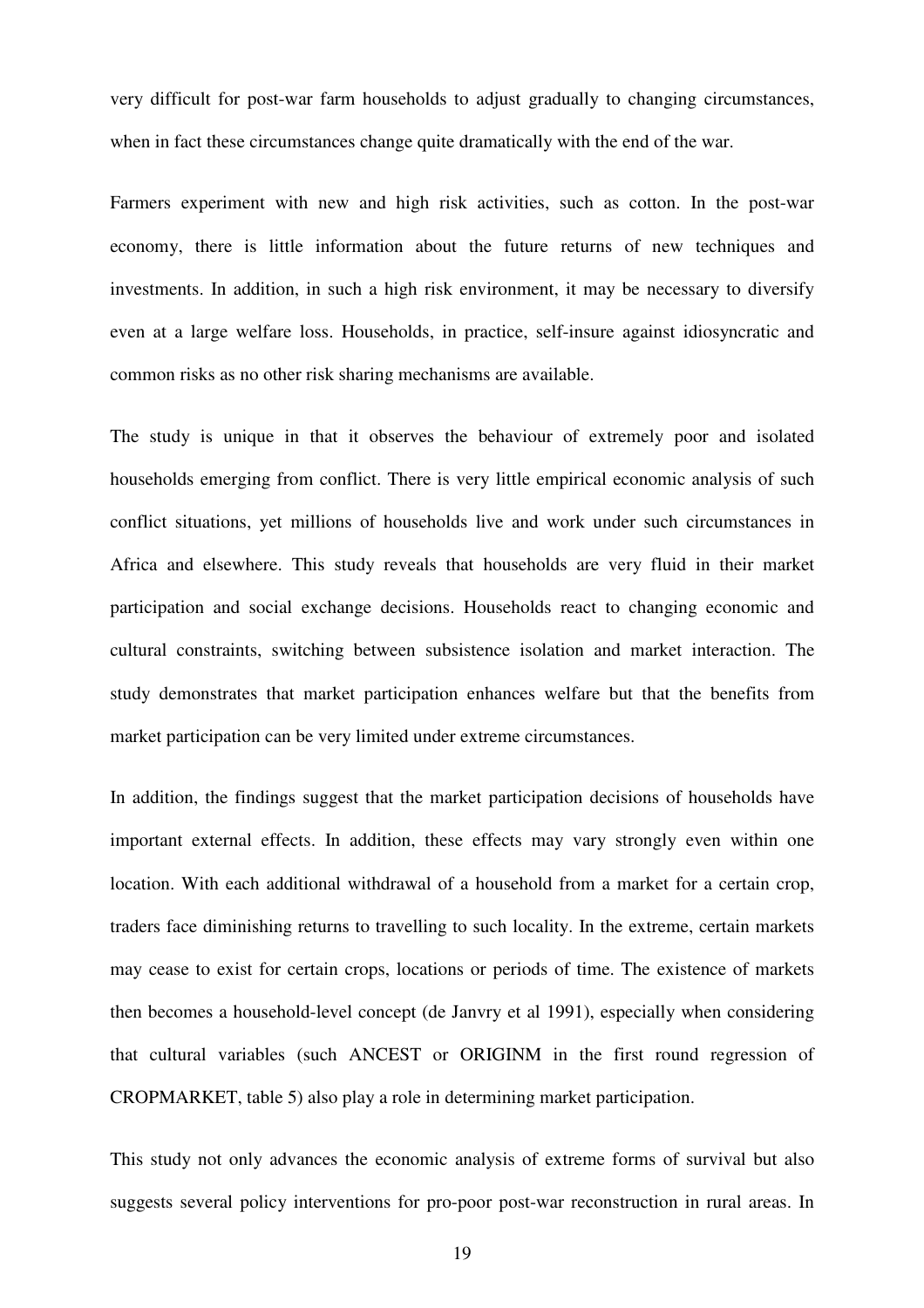contrast to previous studies, this analysis points to the importance of enhancing the existing survival strategies of war-affected farmers. These households are the survivors of war. In many instances, they know how to cope with the legacy of war and are extremely resilient. Therefore, government and donor interventions should focus on three areas.

First, basic safety nets to protect from strong adverse shocks affecting large regions, such as droughts in the post-war period, should be provided. War-affected households have few options for dealing with such additional disasters within households, villages or even kinship networks. Possible measures include assisting with the raising of livestock or providing basic food-for-work schemes.

Second, donors should focus on enhancing the returns to existing activities. Public goods, for example, lower transaction costs and facilitate trade while extension services increase the returns to traditional activities such as maize growing. National and international trade also raises the returns to subsistence activities, encourages investments in farming and promotes market participation.

Third, longer term measures to support rural development in war zones should concentrate on raising the return to education, providing more educational infrastructure and promoting new income opportunities such as new crops or new services. However, the findings of this paper caution against introducing these measures too early, as they have limited initial benefits in a former war zone. Focussing on the activity choices, which farm households perfected during years of war, is the best post-war reconstruction policy in developing countries. Such an approach could help lift millions of war-affected farmers in developing countries out of extreme poverty.

20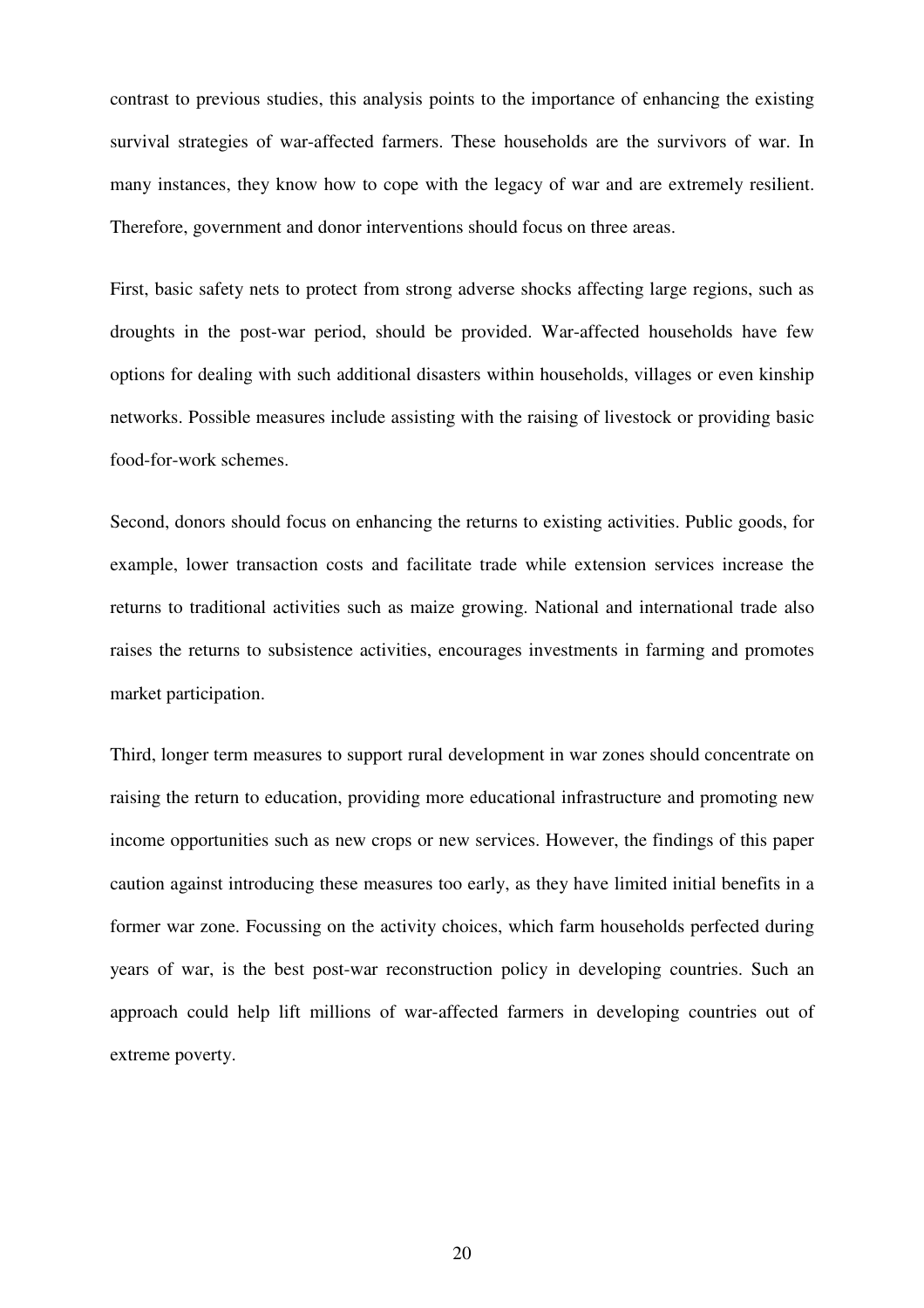| Variable           | <b>Definition</b>                                                                    | <b>Estimate</b> | Std. Err. |
|--------------------|--------------------------------------------------------------------------------------|-----------------|-----------|
| <b>AGEHEAD</b>     | age of household head in July 1995                                                   | 40.93           | 1.35      |
| <b>AGEHEADS</b>    | square of age of household head in July 1995                                         | 1830.0          | 111.9     |
| <b>AGEHH</b>       | average age of household in early 1995                                               | 22.11           | 1.000     |
| <b>AGEHHS</b>      | square average age of household in early 1995                                        | 548.88          | 48.50     |
| <b>ANCEST</b>      | Does the household have ancestors buried here?                                       | 0.844           | 0.041     |
| <b>ANIMAL</b>      | Household has at least one large animal in October 1992?                             | 0.112           | 0.027     |
| <b>AREA</b>        | natural log of cultivated area 1995-96 per household in<br>hectare                   | 0.712           | 0.053     |
| AREAFERT           | Low soil quality per household (weighted)?                                           | 0.286           | 0.047     |
| <b>AREATOTAL</b>   | natural log of total area held in 1995-96 per household in<br>hectare                | 1.33            | 0.057     |
| <b>ASSET</b>       | number of durables per capita per household in 1992                                  | 0.405           | 0.054     |
| <b>ASSET</b>       | natural log value of assets in real 1996 US-Dollar per<br>household, October 1992    | 2.92            | 0.254     |
| <b>AUTH</b>        | Is household head in any position of authority?                                      | 0.071           | 0.013     |
| <b>CATEGORY</b>    | identifying variable for the sampling group                                          | 3.03            | 0.194     |
| COTTON             | Does household grow cotton in 1995?                                                  | 0.505           | 0.062     |
| <b>CROPMARKET</b>  | type of household by crop market participation in 1994-95                            | 0.789           | 0.055     |
| <b>CYCLONE</b>     | Affected by cyclone Nadia?                                                           | 0.332           | 0.082     |
| <b>DEPEND</b>      | dependency ratio per household in July 1995                                          | 0.255           | 0.016     |
| <b>DISTANCE</b>    | distance to fields in minutes in 1995 per household<br>(weighted)                    | 40.67           | 3.48      |
| <b>DISTANCES</b>   | square of distance to fields in minutes in 1995 per household<br>(weighted)          | 2312.8          | 324.3     |
| <b>DONATION</b>    | Received food, seed or in-kind aid?                                                  | 0.079           | 0.027     |
| <b>EDUHEADINFS</b> | square of level of education of household head in more<br>accessible areas in years  | 4.358           | 1.28      |
| <b>EDUMATINF</b>   | maternal level of education in more accessible areas in years                        | 0.489           | 0.176     |
| <b>EDUMATINFS</b>  | square of maternal level of education in more accessible<br>areas in years           | 1.58            | 0.601     |
| <b>EDUMAX</b>      | years of effective education per household (adjusted for<br>literacy)                | 3.58            | 0.213     |
| <b>EDUMAXS</b>     | square of the years of effective education per household<br>(adjusted for literacy)  | 17.62           | 1.45      |
| <b>EDUPATINF</b>   | paternal level of education in more accessible areas in years                        | 1.02            | 0.275     |
| <b>EXCHANGE</b>    | index of social exchange (in natural log)                                            | 0.003           | 0.066     |
| <b>EXPFOOD</b>     | natural log of total weighted food expenditure per capita in<br>US-Dollar in 1995    | 3.04            | 0.088     |
| <b>EXPTOTAL</b>    | natural log of total weighted per capita expenditure in US-<br>Dollar in 1995        | 3.30            | 0.079     |
| <b>FEMHEAD</b>     | Female-headed household in July 1994?                                                | 0.013           | 0.006     |
| <b>FEMNR</b>       | number of females per household in 1995                                              | 3.47            | 0.198     |
| <b>FEMNRS</b>      | square of the number of females per household in 1995                                | 15.22           | 1.68      |
| <b>FEMRATIO</b>    | ratio of females over total number of people per household in<br>1995                | 0.470           | 0.015     |
| ILLDAYS95          | total number of days ill per household in 1994-95                                    | 46.07           | 10.60     |
| ILLDAYS96          | total number of days ill per household in 1995-96                                    | 21.77           | 2.35      |
| <b>INCDIVER</b>    | natural log of Herfindahl-Hirschman index of income<br>diversification               | 0.700           | 0.044     |
| <b>INCOME</b>      | natural log of household income per capita in US-Dollar in<br>1995                   | 3.37            | 0.101     |
| <b>LABOUR</b>      | natural log of number of hrs of labour hired for farm work per<br>village            | 7.23            | 0.188     |
| <b>LABOURPC</b>    | natural log of number of hrs of labour hired for farm work per<br>capita per village | 1.40            | 0.184     |

**Table 1: Definitions and Summary Statistics of the Variables in the FSP Dataset**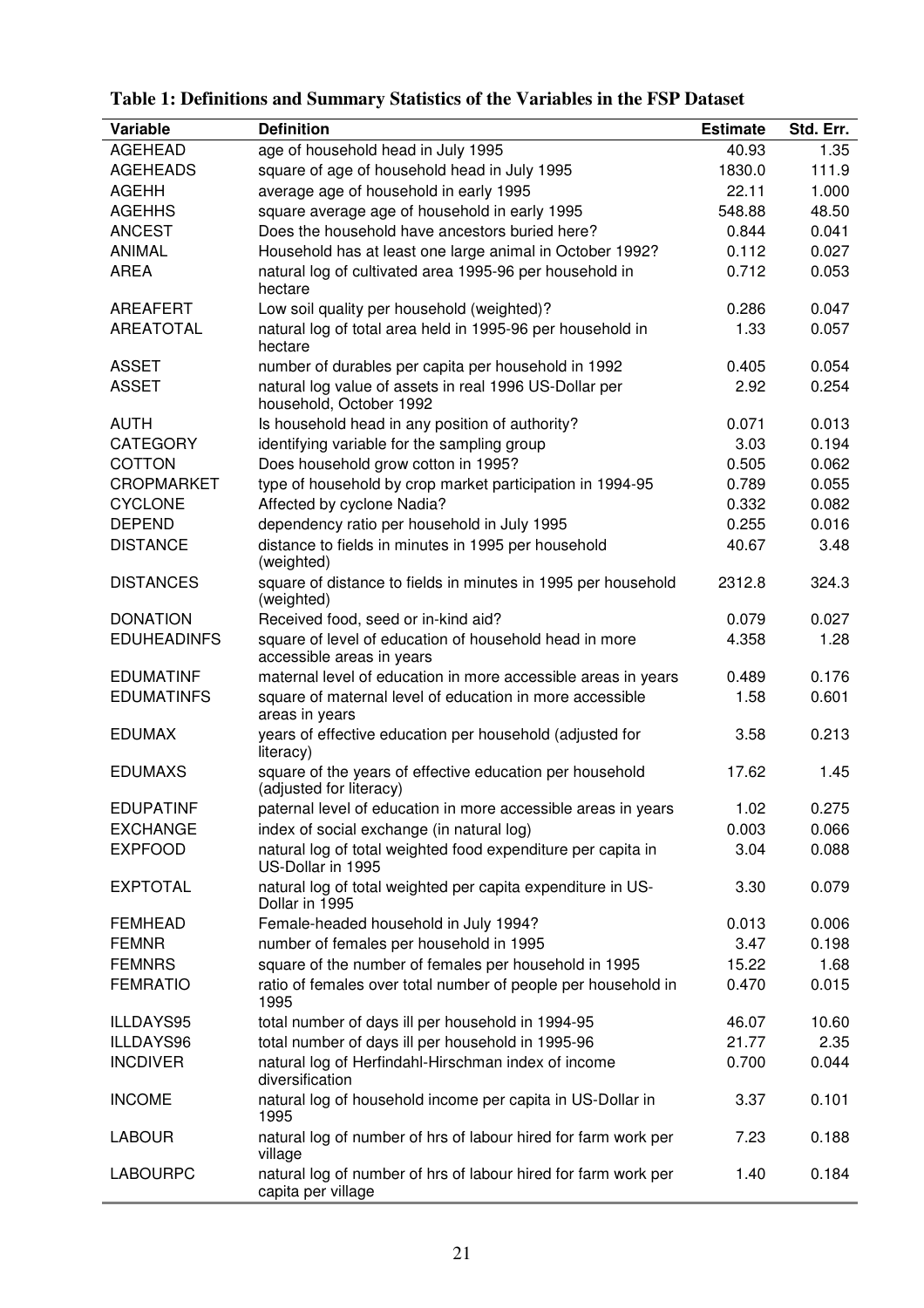| <b>MARKET</b>      | natural log of total crop sales per village in US-Dollar in 1993-<br>94                 | 7.83     | 0.178 |
|--------------------|-----------------------------------------------------------------------------------------|----------|-------|
| <b>MILL</b>        | natural log of number of mills nearby per household in 1995                             | 0.562    | 0.129 |
| <b>MONAPO</b>      | Monapo district?                                                                        | 0.384    | 0.110 |
| <b>MONTEPUEZ</b>   | Montepuez district?                                                                     | 0.501    | 0.113 |
| <b>ORIGINF</b>     | Origin of main woman in household is this village?                                      | 0.652    | 0.050 |
| <b>ORIGINM</b>     | Origin of main man in household is this village?                                        | 0.678    | 0.049 |
| <b>PEST</b>        | Do most crops suffer from pests in 1995 (unweighted)?                                   | 0.404    | 0.071 |
| <b>PESTMAX</b>     | Do more than 75% of stored food crops suffer from storage<br>problems?                  | 0.459    | 0.040 |
| <b>PLACE</b>       | identifying variable for the village, the primary sampling unit                         | 199.77   | 20.49 |
| <b>PLOTDIVER</b>   | plot diversification index                                                              | 0.381    | 0.037 |
| PRICE13            | Paasche price index for purchased food in mid 1995 per<br>household                     | 1.09     | 0.044 |
| PRICE14            | Paasche price index for purchased food in late 1995 per<br>household                    | 0.929    | 0.036 |
| PRICE15            | Paasche price index for purchased food in early 1996 per<br>household                   | 1.13     | 0.073 |
| PRICE23            | Paasche price index for purchased non-food in mid 1995                                  | 1.05     | 0.059 |
| PRICE24            | Paasche price index for purchased non-food in late 1995                                 | 0.978    | 0.051 |
| PRICE25            | Paasche price index for purchased non-food in early 1996                                | 1.06     | 0.038 |
| PRICE33            | Paasche price index for home-produced food crops in mid<br>1995                         | 1.04     | 0.066 |
| PRICE34            | Paasche price index for home-produced food crops in late<br>1995                        | 1.10     | 0.152 |
| PRICE35            | Paasche price index for home-produced food crops in early<br>1996                       | 1.30     | 0.208 |
| PRICEV1            | variance of purchased food prices                                                       | 0.090    | 0.015 |
| PRICEV2            | variance of purchased non-food prices                                                   | 0.058    | 0.013 |
| PRICEV3            | variance of home-produced food crops                                                    | 0.403    | 0.110 |
| <b>RAIN</b>        | proportion of cultivated area with lack of rain in 1994-95                              | 0.296    | 0.049 |
| <b>REFUGEE</b>     | Has household been recognised as a refugee household?                                   | 0.159    | 0.046 |
| <b>RESDEP</b>      | number of dependent residents per household in mid 1995                                 | 1.89     | 0.111 |
| <b>RESDEPS</b>     | square of the number of dependent residents per household<br>in mid 1995                | 5.53     | 0.523 |
| <b>RESNONDEP</b>   | number of non-dependent, resident members per household<br>in mid 1995                  | 5.57     | 0.330 |
| <b>RESNONDEPS</b>  | square of the number of non-dependent, resident members<br>per household in mid 1995    | 37.26    | 4.27  |
| <b>SHAREON</b>     | natural log of share of income derived from on-farm activities                          | $-0.227$ | 0.026 |
| <b>SHARESUB</b>    | natural log of share of income derived from subsistence<br>activities                   | $-0.577$ | 0.050 |
| <b>TOOL</b>        | number of tools per capita per household in May 1995                                    | 0.926    | 0.063 |
| WATERHARVEST       | number of hours per month wife spent collecting water in<br>harvest season              | 24.63    | 3.27  |
| <b>WATERHUNGRY</b> | number of hours per month wife spent collecting water in<br>hungry season               | 15.06    | 1.00  |
| <b>WEIGHT</b>      | weighing variable                                                                       | 194.67   | 36.72 |
| <b>WOODHARVEST</b> | number of hours per month wife spent collecting firewood in<br>harvest season           | 7.35     | 0.843 |
| <b>WOODHUNGRY</b>  | number of hours per month wife spent collecting firewood in<br>hungry season            | 7.31     | 0.771 |
| <b>YIELDCOTTON</b> | natural log of mean yield for cotton per village in 1994-95 in<br>kilograms per hectare | 6.35     | 0.134 |

j.

The mean and standard errors are weighted using WEIGHT and adjusted for survey design effects using the Stata 6 svyset and svymean commands. Source: FSP data and own calculations.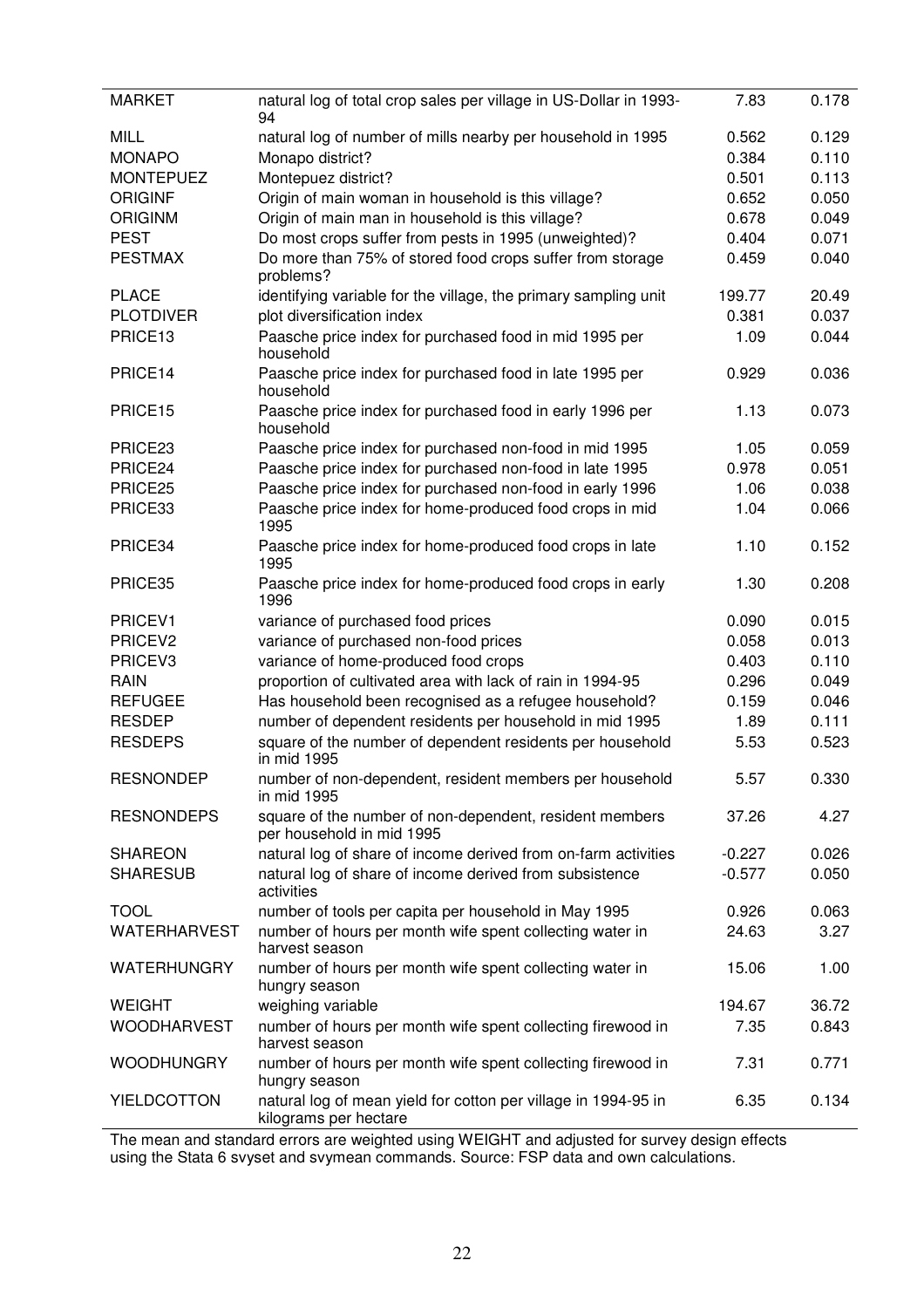# **Table 2: Sources of Income**

| % of Net Household Income in 1995 |                        | <b>Non-Market</b><br><b>Income</b> | <b>Market</b><br><b>Income</b> |     |
|-----------------------------------|------------------------|------------------------------------|--------------------------------|-----|
| <b>On-Farm Income</b>             | Food Crop Income       | 59                                 | 6                              | 65  |
|                                   | Cash Crop Income       | n.a.                               | 17                             | 17  |
|                                   | Sub-Total              | 59                                 | 23                             | 82  |
| <b>Off-Farm Income</b>            | Entrepreneurial Income | n.a.                               | 10                             | 10  |
|                                   | Social and Wage Income | 2                                  | 6                              | 8   |
|                                   | <b>Sub-Total</b>       | 2                                  | 16                             | 18  |
| Total                             |                        | 61                                 | 39                             | 100 |

Source: FSP data and own calculations.

# **Table 3: Poverty Profile**

|                                               | Weighted<br><b>Population</b><br>Share in % | Mean Income per<br><b>Capita in US-Dollar</b><br>(INCOME) | <b>Headcount</b><br>Ratio | <b>Poverty</b><br>Gap |
|-----------------------------------------------|---------------------------------------------|-----------------------------------------------------------|---------------------------|-----------------------|
| <b>All Households</b>                         | 100                                         | 33.05                                                     | 0.54                      | 0.22                  |
| Farm Size (AREA)                              |                                             |                                                           |                           |                       |
| Small                                         | 63                                          | 29.64                                                     | 0.63                      | 0.27                  |
| Large                                         | 37                                          | 38.95                                                     | 0.39                      | 0.13                  |
| <b>Share of On-Farm Income (SHAREON)</b>      |                                             |                                                           |                           |                       |
| Low                                           | 55                                          | 28.03                                                     | 0.66                      | 0.29                  |
| High                                          | 45                                          | 39.14                                                     | 0.40                      | 0.14                  |
| <b>Income Diversification (INCDIVER)</b>      |                                             |                                                           |                           |                       |
| Low                                           | 59                                          | 33.31                                                     | 0.54                      | 0.23                  |
| High                                          | 41                                          | 32.70                                                     | 0.54                      | 0.20                  |
| <b>Crop Market Status (CROPMARKET)</b>        |                                             |                                                           |                           |                       |
| Not Participating                             | 21                                          | 21.14                                                     | 0.81                      | 0.40                  |
| Participating                                 | 79                                          | 36.30                                                     | 0.47                      | 0.17                  |
| <b>Share of Subsistence Income (SHARESUB)</b> |                                             |                                                           |                           |                       |
| Low                                           | 43                                          | 36.10                                                     | 0.49                      | 0.18                  |
| High                                          | 57                                          | 30.74                                                     | 0.58                      | 0.25                  |
| <b>Cotton Adoption (COTTON)</b>               |                                             |                                                           |                           |                       |
| Non-Adopter                                   | 50                                          | 27.86                                                     | 0.65                      | 0.27                  |
| Adopter                                       | 50                                          | 38.15                                                     | 0.43                      | 0.17                  |
| <b>Plot Diversification (PLOTDIVER)</b>       |                                             |                                                           |                           |                       |
| Low Diversification                           | 48                                          | 33.11                                                     | 0.55                      | 0.22                  |
| <b>High Diversification</b>                   | 52                                          | 33.01                                                     | 0.54                      | 0.22                  |
| <b>Social Exchange (EXCHANGE)</b>             |                                             |                                                           |                           |                       |
| Low Exchange                                  | 52                                          | 31.50                                                     | 0.59                      | 0.24                  |
| High Exchange                                 | 48                                          | 34.76                                                     | 0.50                      | 0.20                  |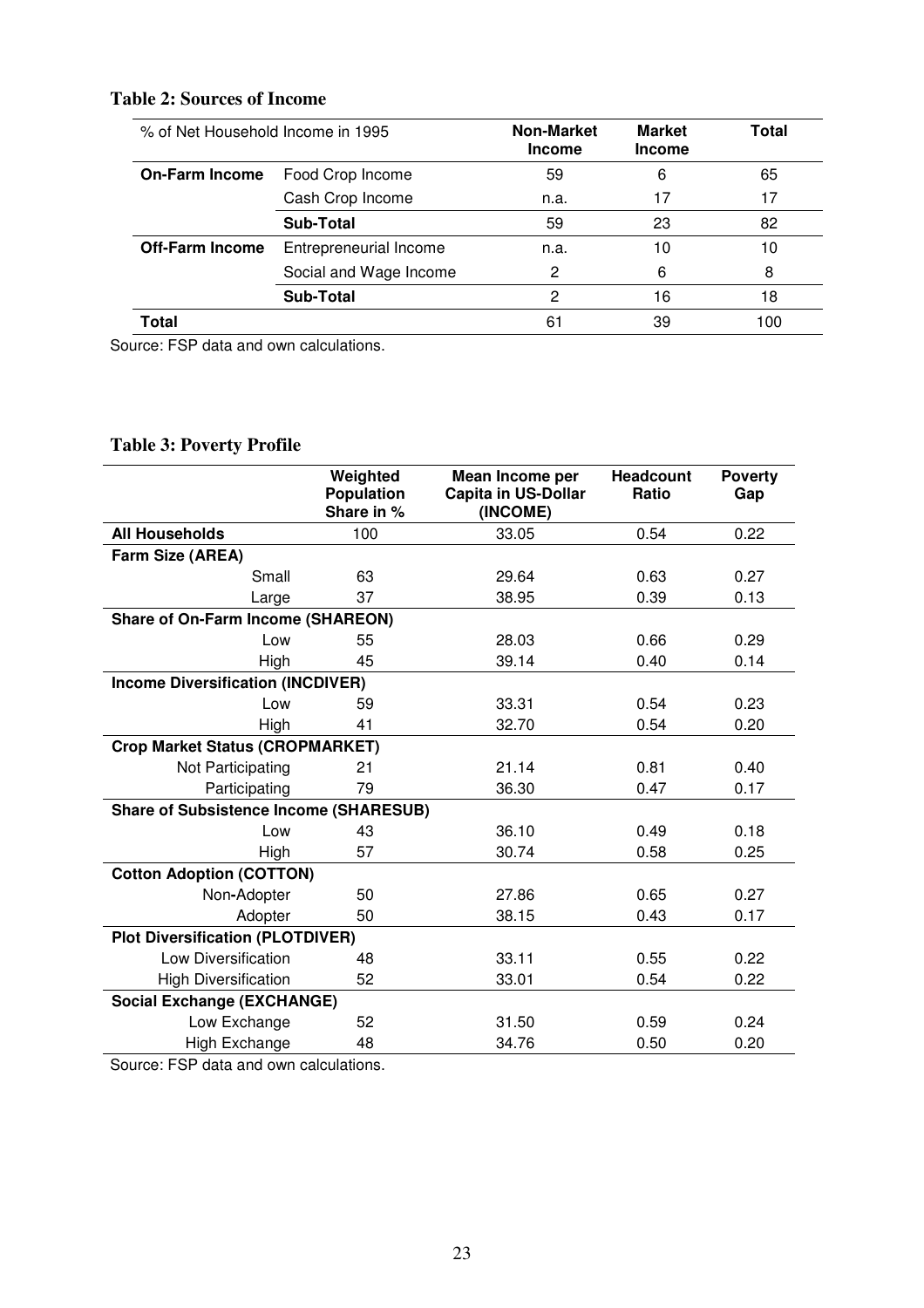# **Table 4: Determinants of Income**

| pweight:<br>Strata:<br>PSU: | Survey Instrumental Variables Regression<br>WEIGHT<br>CATEGORY<br>PLACE |           |          |        | Number of obs<br>$=$<br>Number of strata $=$<br>Number of PSUs<br>Population $size =$<br>F(38,<br>2)<br>$=$<br>$\equiv$<br>Prob > F<br>R-squared<br>$=$ | 349<br>- 4<br>43<br>$=$<br>30505.29<br>84.68<br>0.0117<br>0.7208 |
|-----------------------------|-------------------------------------------------------------------------|-----------|----------|--------|---------------------------------------------------------------------------------------------------------------------------------------------------------|------------------------------------------------------------------|
| INCOME                      | Coef.                                                                   | Std. Err. | t        | P >  t |                                                                                                                                                         | (95% Conf. Interval)                                             |
| AGEHH                       | $-.0332137$                                                             | .0137195  | $-2.421$ | 0.020  | $-.0609641$                                                                                                                                             | $-.0054633$                                                      |
| <b>AGEHHS</b>               | .0004565                                                                | .0002198  | 2.077    | 0.044  | .0000119                                                                                                                                                | .0009011                                                         |
| DEPEND                      | $-1.473872$                                                             | .2796488  | $-5.270$ | 0.000  | $-2.039515$                                                                                                                                             | $-.9082287$                                                      |
| RESNONDEP                   | $-.244606$                                                              | .0816773  | $-2.995$ | 0.005  | $-.4098139$                                                                                                                                             | $-.0793982$                                                      |
| RESNONDEPS                  | .0093799                                                                | .0058438  | 1.605    | 0.117  | $-.0024403$                                                                                                                                             | .0212002                                                         |
| AGEHEAD                     | .0025155                                                                | .0082639  | 0.304    | 0.762  | $-.0141998$                                                                                                                                             | .0192308                                                         |
| AGEHEADS                    | $6.99e - 06$                                                            | .000072   | 0.097    | 0.923  | $-.0001387$                                                                                                                                             | .0001526                                                         |
| EDUHEADINFS                 | .0142647                                                                | .0100234  | 1.423    | 0.163  | $-.0060095$                                                                                                                                             | .0345389                                                         |
| EDUMATINF                   | .0044013                                                                | .0605038  | 0.073    | 0.942  | $-.1179791$                                                                                                                                             | .1267817                                                         |
| EDUMATINFS                  | .0040367                                                                | .0133748  | 0.302    | 0.764  | $-.0230163$                                                                                                                                             | .0310897                                                         |
| EDUPATINF                   | $-.0416433$                                                             | .0603412  | $-0.690$ | 0.494  | $-.1636948$                                                                                                                                             | .0804083                                                         |
| FEMHEAD                     | $-.4012829$                                                             | .1487346  | $-2.698$ | 0.010  | $-.7021271$                                                                                                                                             | $-.1004387$                                                      |
| FEMRATIO                    | $-.1199673$                                                             | .1739991  | $-0.689$ | 0.495  | $-.4719137$                                                                                                                                             | .2319792                                                         |
| <b>WOODHARVEST</b>          | $-.0089415$                                                             | .0025924  | $-3.449$ | 0.001  | $-.0141852$                                                                                                                                             | $-.0036979$                                                      |
| ANIMAL                      | .1802253                                                                | .1252647  | 1.439    | 0.158  | $-.0731463$                                                                                                                                             | .433597                                                          |
| ASSET                       | .0463049                                                                | .0147734  | 3.134    | 0.003  | .0164228                                                                                                                                                | .0761869                                                         |
| AUTH                        | .3324322                                                                | .1051083  | 3.163    | 0.003  | .1198306                                                                                                                                                | .5450337                                                         |
| CYCLONE                     | .1728028                                                                | .0853863  | 2.024    | 0.050  | .0000927                                                                                                                                                | .345513                                                          |
| TOOL                        | .212001                                                                 | .0912487  | 2.323    | 0.025  | .0274331                                                                                                                                                | .3965688                                                         |
| PRICEV1                     | .010162                                                                 | .1277668  | 0.080    | 0.937  | $-.2482708$                                                                                                                                             | .2685948                                                         |
| PRICEV2                     | $-.0497663$                                                             | .1339837  | $-0.371$ | 0.712  | $-.3207739$                                                                                                                                             | .2212413                                                         |
| PRICEV3                     | $-1.585979$                                                             | .3492754  | $-4.541$ | 0.000  | $-2.292455$                                                                                                                                             | $-.8795026$                                                      |
| YIELDCOTTON                 | .3513762                                                                | .0589914  | 5.956    | 0.000  | .2320548                                                                                                                                                | .4706976                                                         |
| AREA                        | .6574404                                                                | .1207019  | 5.447    | 0.000  | .4132979                                                                                                                                                | .901583                                                          |
| INCDIVER                    | $-.7993689$                                                             | .3742041  | $-2.136$ | 0.039  | $-1.556268$                                                                                                                                             | $-.0424696$                                                      |
| CROPMARKET                  | .2467969                                                                | .0837172  | 2.948    | 0.005  | .0774629                                                                                                                                                | .416131                                                          |
| SHARESUB                    | $-.3486792$                                                             | .1333948  | $-2.614$ | 0.013  | $-.6184955$                                                                                                                                             | $-.0788628$                                                      |
| COTTON                      | $-.3205112$                                                             | .1823947  | $-1.757$ | 0.087  | $-.6894392$                                                                                                                                             | .0484169                                                         |
| PLOTDIVER                   | .4645806                                                                | .0887742  | 5.233    | 0.000  | .2850178                                                                                                                                                | .6441434                                                         |
| <b>EXCHANGE</b>             | .0486189                                                                | .024046   | 2.022    | 0.050  | $-.0000188$                                                                                                                                             | .0972565                                                         |
| PLACE111                    | $-.0884474$                                                             | .1268193  | $-0.697$ | 0.490  | $-.3449636$                                                                                                                                             | .1680688                                                         |
| PLACE112                    | $-.1358157$                                                             | .1641588  | $-0.827$ | 0.413  | $-.4678582$                                                                                                                                             | .1962269                                                         |
| PLACE113                    | $-.1275608$                                                             | .3279126  | $-0.389$ | 0.699  | $-.7908266$                                                                                                                                             | .5357051                                                         |
| PLACE121                    | .5156376                                                                | .1821128  | 2.831    | 0.007  | .1472796                                                                                                                                                | .8839955                                                         |
| PLACE123                    | 1.352448                                                                | .3531916  | 3.829    | 0.000  | .6380506                                                                                                                                                | 2.066845                                                         |
| PLACE214                    | .085128                                                                 | .1758689  | 0.484    | 0.631  | $-.2706003$                                                                                                                                             | .4408564                                                         |
| PLACE215                    | .130924                                                                 | .2211673  | 0.592    | 0.557  | $-.3164292$                                                                                                                                             | .5782771                                                         |
| PLACE221                    | .5173103                                                                | .1638056  | 3.158    | 0.003  | .1859821                                                                                                                                                | .8486384                                                         |
| PLACE231                    | .5813827                                                                | .1639945  | 3.545    | 0.001  | .2496726                                                                                                                                                | .9130928                                                         |
| PLACE232                    | .0537003                                                                | .1157973  | 0.464    | 0.645  | $-.1805218$                                                                                                                                             | .2879225                                                         |
| PLACE312                    | 1.371343                                                                | .3655466  | 3.751    | 0.001  | .6319547                                                                                                                                                | 2.11073                                                          |
| PLACE313                    | 1.164763                                                                | .2286975  | 5.093    | 0.000  | .7021787                                                                                                                                                | 1.627347                                                         |
| PLACE321                    | .4103915                                                                | .1810355  | 2.267    | 0.029  | .0442127                                                                                                                                                | .7765704                                                         |
| PLACE332                    | .3985852                                                                | .1360771  | 2.929    | 0.006  | .1233433                                                                                                                                                | .6738271                                                         |
| cons                        | 2.298335                                                                | .4466111  | 5.146    | 0.000  | 1.394979                                                                                                                                                | 3.201692                                                         |

Instrumented: AREA COTTON INCDIVER

Instruments: ANCEST AREAFERT AREATOTAL DISTANCE DISTANCES DONATION FEMNR FEMNRS ILLDAYS95 ILLDAYS96 LABOURPC MARKET MILL MONAPO MONTEPUEZ ORIGINM PEST PESTMAX PLACE114 PLACE122 PRICE13 PRICE14 PRICE15 PRICE23 PRICE24 PRICE25 PRICE33 PRICE34 PRICE35 RAIN REFUGEE WATERHARVEST WATERHUNGRY WOODHUNGRY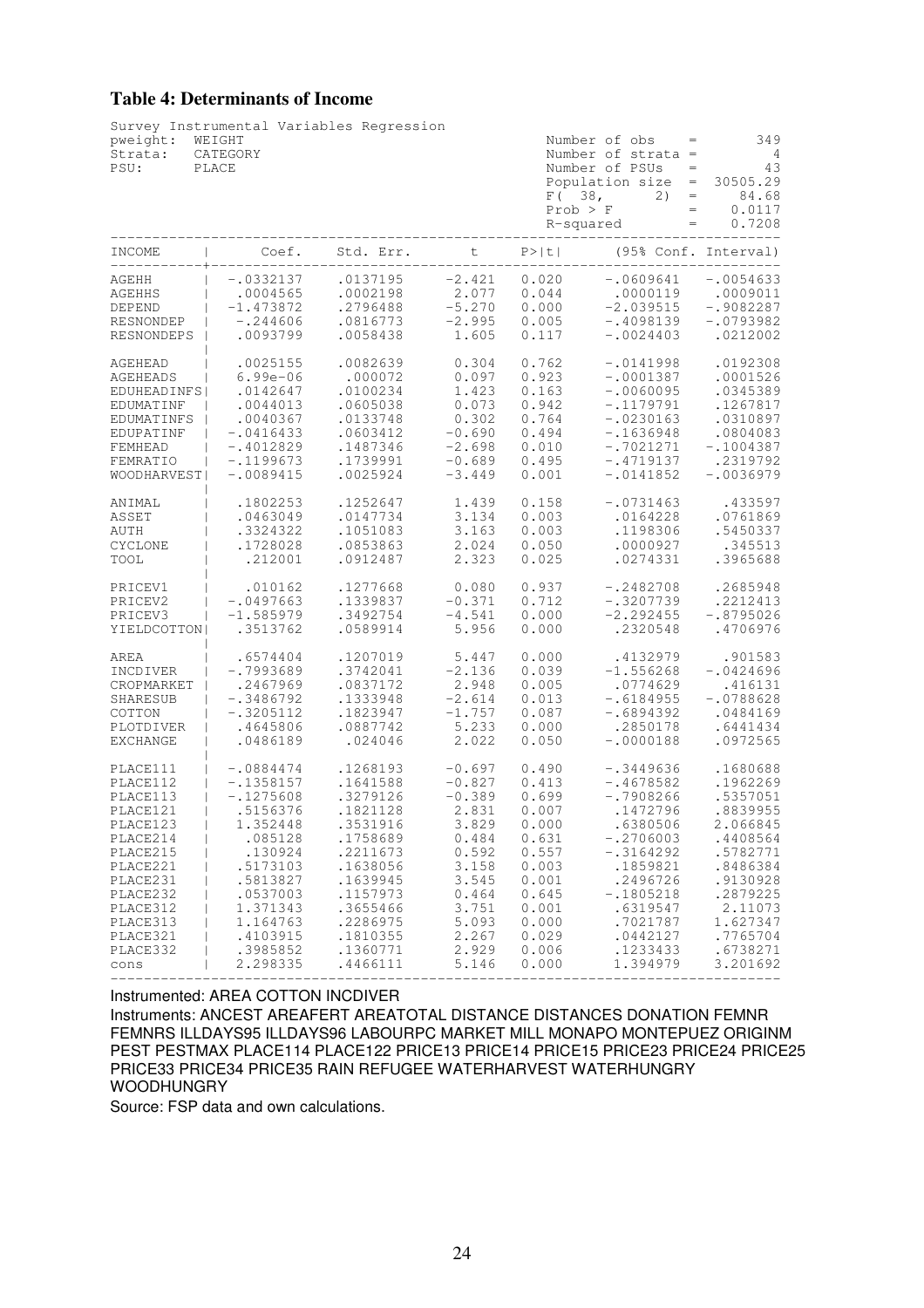## **Table 5: Determinants of Consumption**

| pweight:<br>Strata:<br>PSU: | Survey Instrumental Variables Regression<br>WEIGHT<br>CATEGORY<br>PLACE |           |          |        | Number of obs<br>Number of strata =<br>Number of PSUs<br>$=$<br>Population size<br>$\equiv$<br>F(38,<br>2)<br>$=$<br>Prob > F<br>$\equiv$<br>R-squared<br>$=$ | 371<br>$\overline{4}$<br>43<br>32539.53<br>864.48<br>0.0012<br>0.6164 |
|-----------------------------|-------------------------------------------------------------------------|-----------|----------|--------|---------------------------------------------------------------------------------------------------------------------------------------------------------------|-----------------------------------------------------------------------|
| EXPTOTAL                    | Coef.                                                                   | Std. Err. | t        | P >  t | (95% Conf.                                                                                                                                                    | Interval)                                                             |
| AGEHH                       | $-.034995$                                                              | .0152916  | $-2.289$ | 0.028  | $-.0659251$                                                                                                                                                   | $-.0040649$                                                           |
| <b>AGEHHS</b>               | .0003003                                                                | .0002066  | 1.454    | 0.154  | $-.0001176$                                                                                                                                                   | .0007182                                                              |
| <b>RESDEP</b>               | $-.200286$                                                              | .0865714  | $-2.314$ | 0.026  | $-.3753932$                                                                                                                                                   | $-.0251788$                                                           |
| <b>RESDEPS</b>              | .0074661                                                                | .0205484  | 0.363    | 0.718  | $-.034097$                                                                                                                                                    | .0490292                                                              |
| RESNONDEP                   | $-.1339431$                                                             | .0940716  | $-1.424$ | 0.162  | $-.3242208$                                                                                                                                                   | .0563347                                                              |
| <b>RESNONDEPS</b>           | .0039355                                                                | .0072182  | 0.545    | 0.589  | $-.0106647$                                                                                                                                                   | .0185358                                                              |
| AGEHEAD                     | .014244                                                                 | .0111285  | 1.280    | 0.208  | $-.0082654$                                                                                                                                                   | .0367534                                                              |
| AGEHEADS                    | $-.0000586$                                                             | .0001298  | $-0.452$ | 0.654  | $-.0003213$                                                                                                                                                   | .000204                                                               |
| EDUMATINF                   | $-.0449154$                                                             | .06504    | $-0.691$ | 0.494  | $-.1764711$                                                                                                                                                   | .0866404                                                              |
| EDUMATINFS                  | .0119461                                                                | .0108136  | 1.105    | 0.276  | $-.0099265$                                                                                                                                                   | .0338186                                                              |
| EDUMAX                      | $-.033002$                                                              | .0492194  | $-0.671$ | 0.506  | $-.1325576$                                                                                                                                                   | .0665535                                                              |
| EDUMAXS                     | .0068529                                                                | .0057754  | 1.187    | 0.243  | $-.0048289$                                                                                                                                                   | .0185347                                                              |
| FEMHEAD                     | $-.5609736$                                                             | .1603482  | $-3.498$ | 0.001  | $-.8853085$                                                                                                                                                   | $-.2366387$                                                           |
| FEMRATIO                    | $-.4332336$                                                             | .1746231  | $-2.481$ | 0.018  | $-.7864421$                                                                                                                                                   | $-.0800252$                                                           |
| ILLDAYS96                   | .0022798                                                                | .0009594  | 2.376    | 0.023  | .0003391                                                                                                                                                      | .0042204                                                              |
| ANIMAL                      | .0436279                                                                | .1003251  | 0.435    | 0.666  | $-.1592987$                                                                                                                                                   | .2465546                                                              |
| ASSET                       | .3782624                                                                | .0871722  | 4.339    | 0.000  | .20194                                                                                                                                                        | .5545848                                                              |
| AUTH                        | .1206285                                                                | .0843355  | 1.430    | 0.161  | $-.0499561$                                                                                                                                                   | .2912132                                                              |
| LABOUR                      | .0267581                                                                | .0340387  | 0.786    | 0.437  | $-.0420917$                                                                                                                                                   | .095608                                                               |
| PRICEV1                     | .2157894                                                                | .199686   | 1.081    | 0.286  | $-.1881137$                                                                                                                                                   | .6196925                                                              |
| AREA                        | .1364993                                                                | .0640873  | 2.130    | 0.040  | .0068704                                                                                                                                                      | .2661281                                                              |
| SHAREON                     | .8935434                                                                | .4021657  | 2.222    | 0.032  | .0800865                                                                                                                                                      | 1.707                                                                 |
| CROPMARKET                  | .6019751                                                                | .2320506  | 2.594    | 0.013  | .1326084                                                                                                                                                      | 1.071342                                                              |
| COTTON                      | $-.1508039$                                                             | .072918   | $-2.068$ | 0.045  | $-.2982945$                                                                                                                                                   | $-.0033132$                                                           |
| PLACE111                    | .0547251                                                                | .2634764  | 0.208    | 0.837  | $-.4782063$                                                                                                                                                   | .5876564                                                              |
| PLACE112                    | $-.6091222$                                                             | .1112914  | $-5.473$ | 0.000  | $-.8342303$                                                                                                                                                   | $-.384014$                                                            |
| PLACE113                    | $-.5273597$                                                             | .1701727  | $-3.099$ | 0.004  | $-.8715664$                                                                                                                                                   | $-.183153$                                                            |
| PLACE121                    | .0565536                                                                | .0865187  | 0.654    | 0.517  | $-.1184469$                                                                                                                                                   | .2315541                                                              |
| PLACE122                    | $-.33957$                                                               | .1360725  | $-2.496$ | 0.017  | $-.6148026$                                                                                                                                                   | $-.0643375$                                                           |
| PLACE123                    | $-.1983622$                                                             | .1075031  | $-1.845$ | 0.073  | $-.4158079$                                                                                                                                                   | .0190834                                                              |
| PLACE214                    | $-.125512$                                                              | .1363817  | $-0.920$ | 0.363  | $-.4013701$                                                                                                                                                   | .1503461                                                              |
| PLACE215                    | $-.2985392$                                                             | .1504358  | $-1.984$ | 0.054  | $-.6028244$                                                                                                                                                   | .0057459                                                              |
| PLACE231                    | .1363223                                                                | .1409484  | 0.967    | 0.339  | $-.1487728$                                                                                                                                                   | .4214174                                                              |
| PLACE232                    | $-.1791666$                                                             | .1657645  | $-1.081$ | 0.286  | $-.5144568$                                                                                                                                                   | .1561237                                                              |
| PLACE312                    | $-.7111879$                                                             | .1420036  | $-5.008$ | 0.000  | $-.9984174$                                                                                                                                                   | $-.4239585$                                                           |
| PLACE313                    | $-.0393424$                                                             | .1572609  | $-0.250$ | 0.804  | $-.3574325$                                                                                                                                                   | .2787478                                                              |
| PLACE321                    | .0117189                                                                | .2107703  | 0.056    | 0.956  | $-.4146043$                                                                                                                                                   | .4380421                                                              |
| PLACE332                    | .2167968                                                                | .1185652  | 1.829    | 0.075  | $-.0230239$                                                                                                                                                   | .4566176                                                              |
| cons                        | 4.032277                                                                | .4172842  | 9.663    | 0.000  | 3.18824                                                                                                                                                       | 4.876314                                                              |

Instrumented: CROPMARKET SHAREON

Instruments: ANCEST AREAFERT AREATOTAL DISTANCE DISTANCES DONATION FEMNR FEMNRS ILLDAYS95 LABOURPC MARKET MILL MONAPO MONTEPUEZ ORIGINM PEST PESTMAX PLACE114 PLACE221 PRICE13 PRICE14 PRICE15 PRICE23 PRICE24 PRICE25 PRICE33 PRICE34 PRICE35 RAIN REFUGEE WATERHARVEST WATERHUNGRY WOODHUNGRY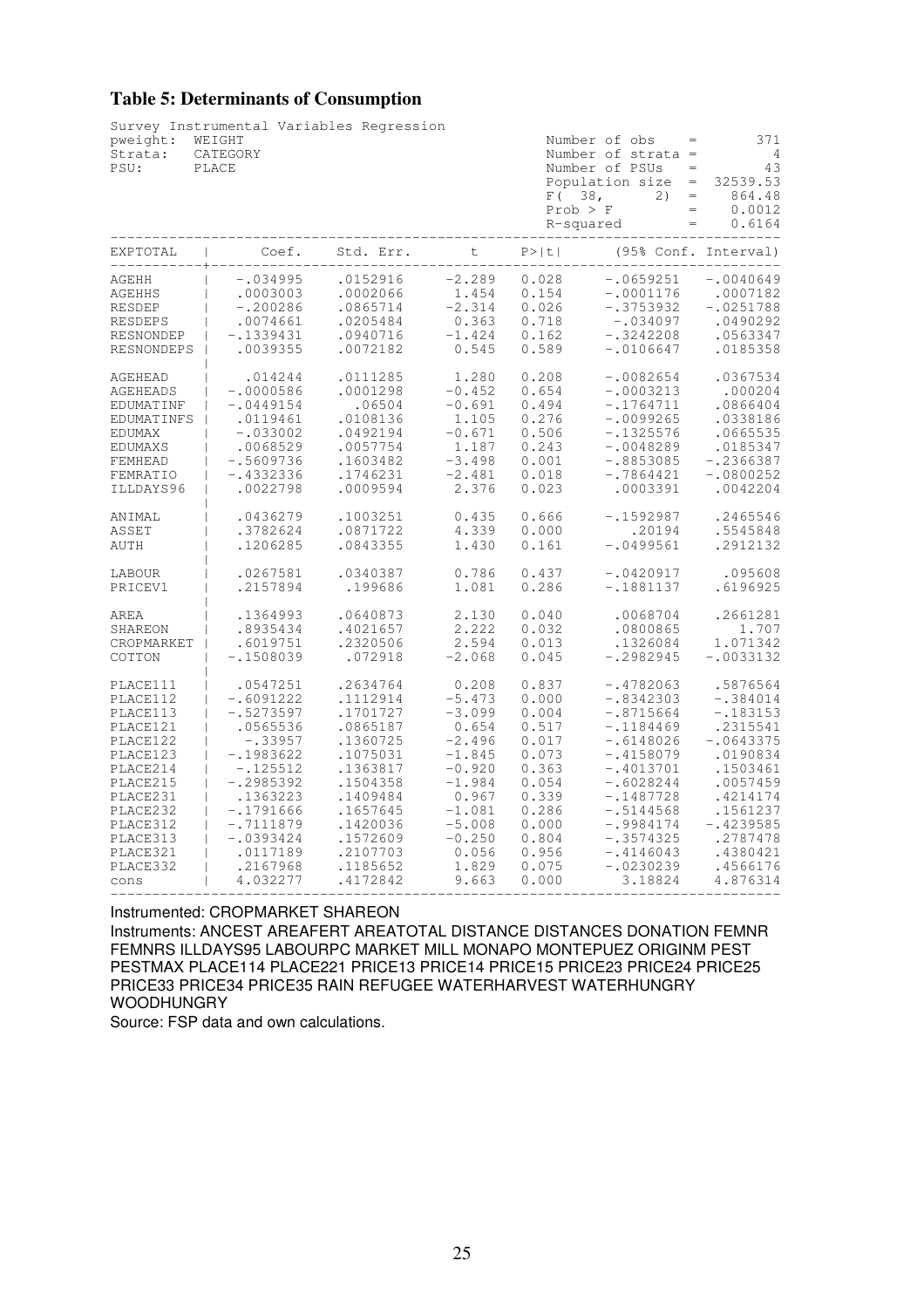# **Table 6: Determinants of Food Consumption**

| pweight:<br>Strata:<br>PSU: | Survey Instrumental Variables Regression<br>WEIGHT<br>CATEGORY<br>PLACE |           |          | F(38,<br>Prob > F<br>R-squared | Number of obs<br>$\hspace{1.6cm} = \hspace{1.6cm}$<br>Number of strata $=$<br>Number of PSUs<br>$\qquad \qquad =$<br>$\equiv$<br>Population size<br>2)<br>$\qquad \qquad =$<br>$\equiv$<br>$=$ | 371<br>$\overline{4}$<br>43<br>32539.53<br>516.54<br>0.0019<br>0.7534 |
|-----------------------------|-------------------------------------------------------------------------|-----------|----------|--------------------------------|------------------------------------------------------------------------------------------------------------------------------------------------------------------------------------------------|-----------------------------------------------------------------------|
| <b>EXPFOOD</b>              | Coef.                                                                   | Std. Err. | t -      | P >  t                         |                                                                                                                                                                                                | (95% Conf. Interval)                                                  |
| AGEHH                       | $-.0362171$                                                             | .0124465  | $-2.910$ | 0.006                          | $-.0613926$                                                                                                                                                                                    | $-.0110416$                                                           |
| AGEHHS                      | .0004853                                                                | .0001729  | 2.806    | 0.008                          | .0001354                                                                                                                                                                                       | .0008351                                                              |
| <b>RESNONDEP</b>            | $-.1599799$                                                             | .0551495  | $-2.901$ | 0.006                          | $-.2715302$                                                                                                                                                                                    | $-.0484295$                                                           |
| RESNONDEPS                  | .0052606                                                                | .0042695  | 1.232    | 0.225                          | $-.0033753$                                                                                                                                                                                    | .0138965                                                              |
| RESDEP                      | $-.1577354$                                                             | .0302187  | $-5.220$ | 0.000                          | $-.2188585$                                                                                                                                                                                    | $-.0966123$                                                           |
| AGEHEAD                     | .0059279                                                                | .0081164  | 0.730    | 0.470                          | $-.010489$                                                                                                                                                                                     | .0223449                                                              |
| AGEHEADS                    | .0000344                                                                | .0000911  | 0.378    | 0.708                          | $-.0001498$                                                                                                                                                                                    | .0002186                                                              |
| EDUMATINF                   | $-.0696631$                                                             | .0466683  | $-1.493$ | 0.144                          | $-.1640586$                                                                                                                                                                                    | .0247323                                                              |
| EDUMATINFS                  | .0102255                                                                | .0079963  | 1.279    | 0.209                          | $-.0059486$                                                                                                                                                                                    | .0263996                                                              |
| EDUMAX                      | .0274989                                                                | .0329467  | 0.835    | 0.409                          | $-.0391421$                                                                                                                                                                                    | .0941399                                                              |
| EDUMAXS                     | .0031283                                                                | .0040681  | 0.769    | 0.447                          | $-.0051003$                                                                                                                                                                                    | .0113568                                                              |
| FEMHEAD                     | $-.7044754$                                                             | .1550828  | $-4.543$ | 0.000                          | $-1.01816$                                                                                                                                                                                     | $-.3907908$                                                           |
| FEMRATIO                    | $-.1865782$                                                             | .1675034  | $-1.114$ | 0.272                          | $-.5253857$                                                                                                                                                                                    | .1522293                                                              |
| <b>REFUGEE</b>              | .1188171                                                                | .0755645  | 1.572    | 0.124                          | $-.0340265$                                                                                                                                                                                    | .2716607                                                              |
| <b>WOODHARVEST</b>          | $-.0134871$                                                             | .0033433  | $-4.034$ | 0.000                          | $-.0202495$                                                                                                                                                                                    | $-.0067247$                                                           |
| ANIMAL                      | .039291                                                                 | .0880524  | 0.446    | 0.658                          | $-.1388118$                                                                                                                                                                                    | .2173937                                                              |
| AREAFERT                    | $-.082418$                                                              | .0484067  | $-1.703$ | 0.097                          | $-.1803298$                                                                                                                                                                                    | .0154938                                                              |
| ASSET                       | .318572                                                                 | .0661106  | 4.819    | 0.000                          | .1848508                                                                                                                                                                                       | .4522933                                                              |
| AUTH                        | .3188338                                                                | .1027581  | 3.103    | 0.004                          | .1109858                                                                                                                                                                                       | .5266817                                                              |
| ORIGINF                     | $-.2460459$                                                             | .0579577  | $-4.245$ | 0.000                          | $-.3632763$                                                                                                                                                                                    | $-.1288154$                                                           |
| ORIGINM                     | -.1138888                                                               | .0660364  | $-1.725$ | 0.093                          | $-.2474601$                                                                                                                                                                                    | .0196825                                                              |
| RAIN                        | $-.2029822$                                                             | .1131915  | $-1.793$ | 0.081                          | $-.4319336$                                                                                                                                                                                    | .0259692                                                              |
| MARKET                      | $-.1816463$                                                             | .0487053  | $-3.729$ | 0.001                          | $-.280162$                                                                                                                                                                                     | $-.0831306$                                                           |
| PRICEV1                     | .0531992                                                                | .1397043  | 0.381    | 0.705                          | $-.2293794$                                                                                                                                                                                    | .3357778                                                              |
| AREA                        | .443588                                                                 | .0738905  | 6.003    | 0.000                          | .2941303                                                                                                                                                                                       | .5930457                                                              |
| SHAREON                     | .5932566                                                                | .2917696  | 2.033    | 0.049                          | .003097                                                                                                                                                                                        | 1.183416                                                              |
| INCDIVER                    | $-.3682106$                                                             | .1448249  | $-2.542$ | 0.015                          | $-.6611466$                                                                                                                                                                                    | $-.0752746$                                                           |
| CROPMARKET                  | .1258708                                                                | .0747885  | 1.683    | 0.100                          | $-.0254032$                                                                                                                                                                                    | .2771447                                                              |
| COTTON                      | $-.107901$                                                              | .0595732  | $-1.811$ | 0.078                          | $-.2283992$                                                                                                                                                                                    | .0125972                                                              |
| PLOTDIVER                   | .3361708                                                                | .0692831  | 4.852    | 0.000                          | .1960324                                                                                                                                                                                       | .4763092                                                              |
| PLACE111                    | .4537965                                                                | .1929016  | 2.352    | 0.024                          | .0636162                                                                                                                                                                                       | .8439768                                                              |
| PLACE112                    | $-.277147$                                                              | .1064588  | $-2.603$ | 0.013                          | $-.4924801$                                                                                                                                                                                    | $-.0618138$                                                           |
| PLACE114                    | .4184794                                                                | .1899922  | 2.203    | 0.034                          | .034184                                                                                                                                                                                        | .8027748                                                              |
| PLACE121                    | .2870687                                                                | .0979971  | 2.929    | 0.006                          | .0888509                                                                                                                                                                                       | .4852865                                                              |
| PLACE122                    | $-.4210132$                                                             | .1153138  | $-3.651$ | 0.001                          | $-.6542573$                                                                                                                                                                                    | $-.1877691$                                                           |
| PLACE123                    | .2141659                                                                | .125937   | 1.701    | 0.097                          | $-.0405657$                                                                                                                                                                                    | .4688976                                                              |
| PLACE214                    | $-.008862$                                                              | .1040064  | $-0.085$ | 0.933                          | $-.2192349$                                                                                                                                                                                    | .2015108                                                              |
| PLACE221                    | $-.2974061$                                                             | .2210773  | $-1.345$ | 0.186                          | $-.7445773$                                                                                                                                                                                    | .149765                                                               |
| PLACE231                    | .7137438                                                                | .1143298  | 6.243    | 0.000                          | .48249                                                                                                                                                                                         | .9449976                                                              |
| PLACE232                    | $-.1312145$                                                             | .0856826  | $-1.531$ | 0.134                          | $-.304524$                                                                                                                                                                                     | .0420949                                                              |
| PLACE312                    | $-.7378389$                                                             | .0852489  | $-8.655$ | 0.000                          | $-.9102711$                                                                                                                                                                                    | $-.5654068$                                                           |
| PLACE313                    | .3821011                                                                | .120393   | 3.174    | 0.003                          | .1385833                                                                                                                                                                                       | .6256189                                                              |
| PLACE321                    | .6612416                                                                | .1509388  | 4.381    | 0.000                          | .3559391                                                                                                                                                                                       | .9665441                                                              |
| PLACE332                    | .3811662                                                                | .1152782  | 3.306    | 0.002                          | .1479941                                                                                                                                                                                       | .6143383                                                              |
| cons                        | 5.704634                                                                | .5006679  | 11.394   | 0.000                          | 4.691938                                                                                                                                                                                       | 6.717331                                                              |

Instrumented: SHAREON

Instruments: ANCEST AREATOTAL DISTANCE DISTANCES DONATION FEMNR FEMNRS ILLDAYS95 ILLDAYS96 MILL MONAPO MONTEPUEZ PEST PESTMAX PLACE113 PLACE215 PRICE13 PRICE14 PRICE15 PRICE23 PRICE24 PRICE25 PRICE33 PRICE34 PRICE35 WATERHARVEST WATERHUNGRY WOODHUNGRY Source: FSP data and own calculations.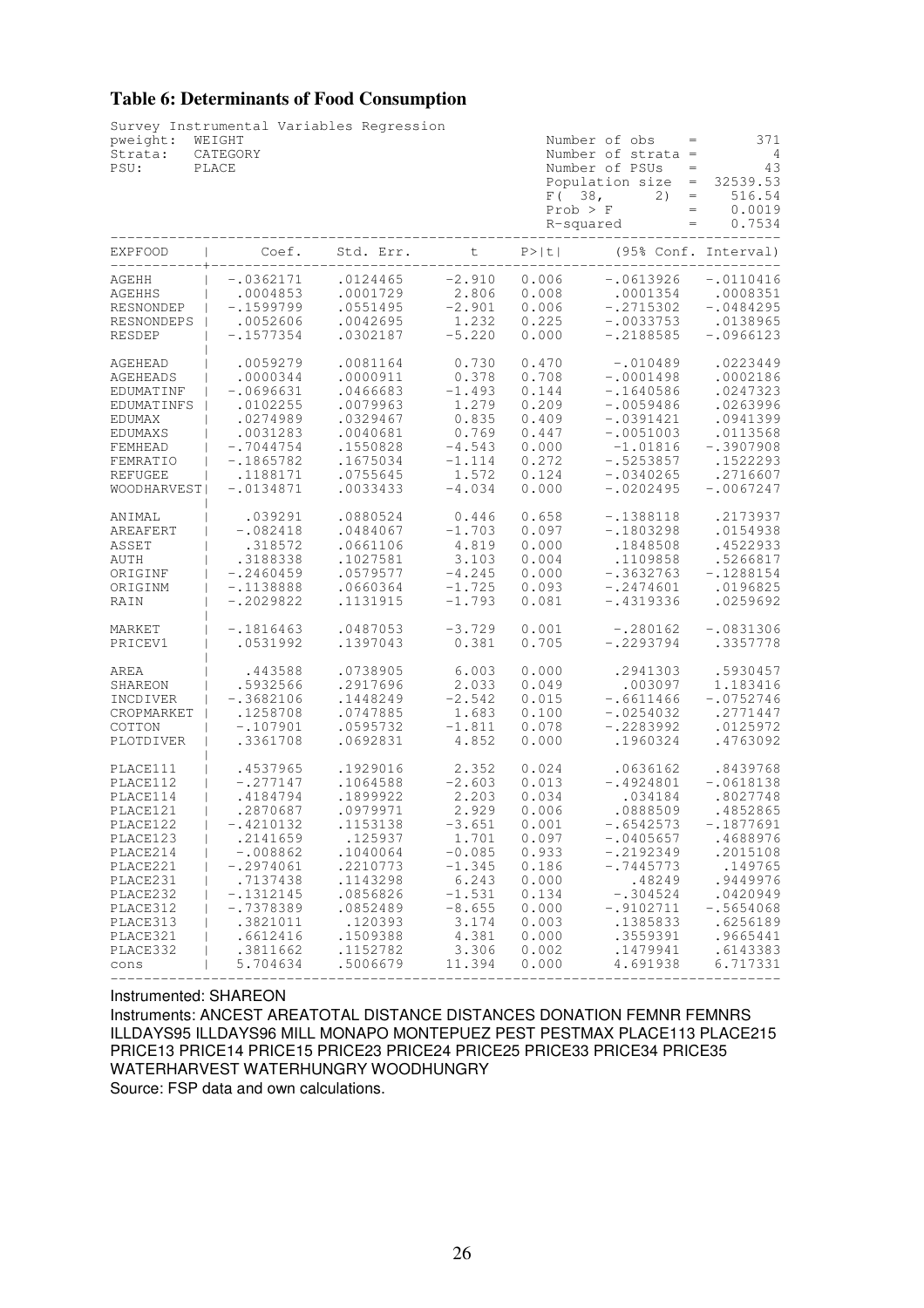|                   |       | <b>Instrument</b> |            | Regression |      |
|-------------------|-------|-------------------|------------|------------|------|
|                   | $R^2$ | F                 | <b>DWH</b> | Coef       | P    |
| <b>INCOME</b>     |       |                   |            |            |      |
| <b>AREA</b>       | 0.69  | 0.00              | 0.01       | 0.66       | 0.00 |
| <b>SHAREON</b>    | 0.56  | 0.00              | n.a.       | n.a.       | n.a. |
| <b>INCDIVER</b>   | 0.54  | 0.00              | 0.02       | $-0.80$    | 0.04 |
| <b>CROPMARKET</b> | 0.58  | 0.00              | n.a.       | 0.25       | 0.01 |
| <b>SHARESUB</b>   | 0.37  | 0.00              | n.a.       | $-0.35$    | 0.01 |
| COTTON            | 0.53  | 0.01              | 0.15       | $-0.32$    | 0.09 |
| <b>PLOTDIVER</b>  | 0.54  | 0.02              | n.a.       | 0.46       | 0.00 |
| <b>EXCHANGE</b>   | 0.41  | 0.00              | n.a.       | 0.05       | 0.05 |
| <b>EXPTOTAL</b>   |       |                   |            |            |      |
| <b>AREA</b>       | 0.67  | 0.00              | n.a.       | 0.14       | 0.04 |
| <b>SHAREON</b>    | 0.55  | 0.00              | 0.01       | 0.89       | 0.03 |
| <b>INCDIVER</b>   | 0.48  | 0.00              | n.a.       | n.a.       | n.a. |
| <b>CROPMARKET</b> | 0.58  | 0.00              | 0.01       | 0.60       | 0.01 |
| <b>SHARESUB</b>   | 0.36  | 0.00              | n.a.       | n.a.       | n.a. |
| COTTON            | 0.53  | 0.01              | n.a.       | $-0.15$    | 0.05 |
| <b>PLOTDIVER</b>  | 0.52  | 0.01              | n.a.       | n.a.       | n.a. |
| <b>EXCHANGE</b>   | 0.40  | 0.00              | n.a.       | n.a.       | n.a. |
| <b>EXPFOOD</b>    |       |                   |            |            |      |
| <b>AREA</b>       | 0.67  | 0.00              | n.a.       | 0.44       | 0.00 |
| <b>SHAREON</b>    | 0.55  | 0.00              | 0.09       | 0.59       | 0.04 |
| <b>INCDIVER</b>   | 0.49  | 0.00              | n.a.       | $-0.37$    | 0.02 |
| <b>CROPMARKET</b> | 0.58  | 0.00              | n.a.       | 0.13       | 0.10 |
| <b>SHARESUB</b>   | 0.37  | 0.00              | n.a.       | n.a.       | n.a. |
| COTTON            | 0.53  | 0.01              | n.a.       | $-0.11$    | 0.08 |
| <b>PLOTDIVER</b>  | 0.52  | 0.02              | n.a.       | 0.34       | 0.00 |
| <b>EXCHANGE</b>   | 0.40  | 0.00              | n.a.       | n.a.       | n.a. |

# **Table 7: Summary of Endogenous Determinants of Household Welfare**

The "F" column reports the p-value of the F-test of joint insignificance of the coefficients of all variables used to instrument AREA. Small values indicate that the null hypothesis of an unsuitable choice of instruments can be rejected (Deaton 1997: 116).

The "DWH" column reports the p-value of the weighted DWH test of endogeneity. Independent categorical variables report the unweighted DWH test statistic. Small values indicate that the null hypothesis of exogeneity can be rejected.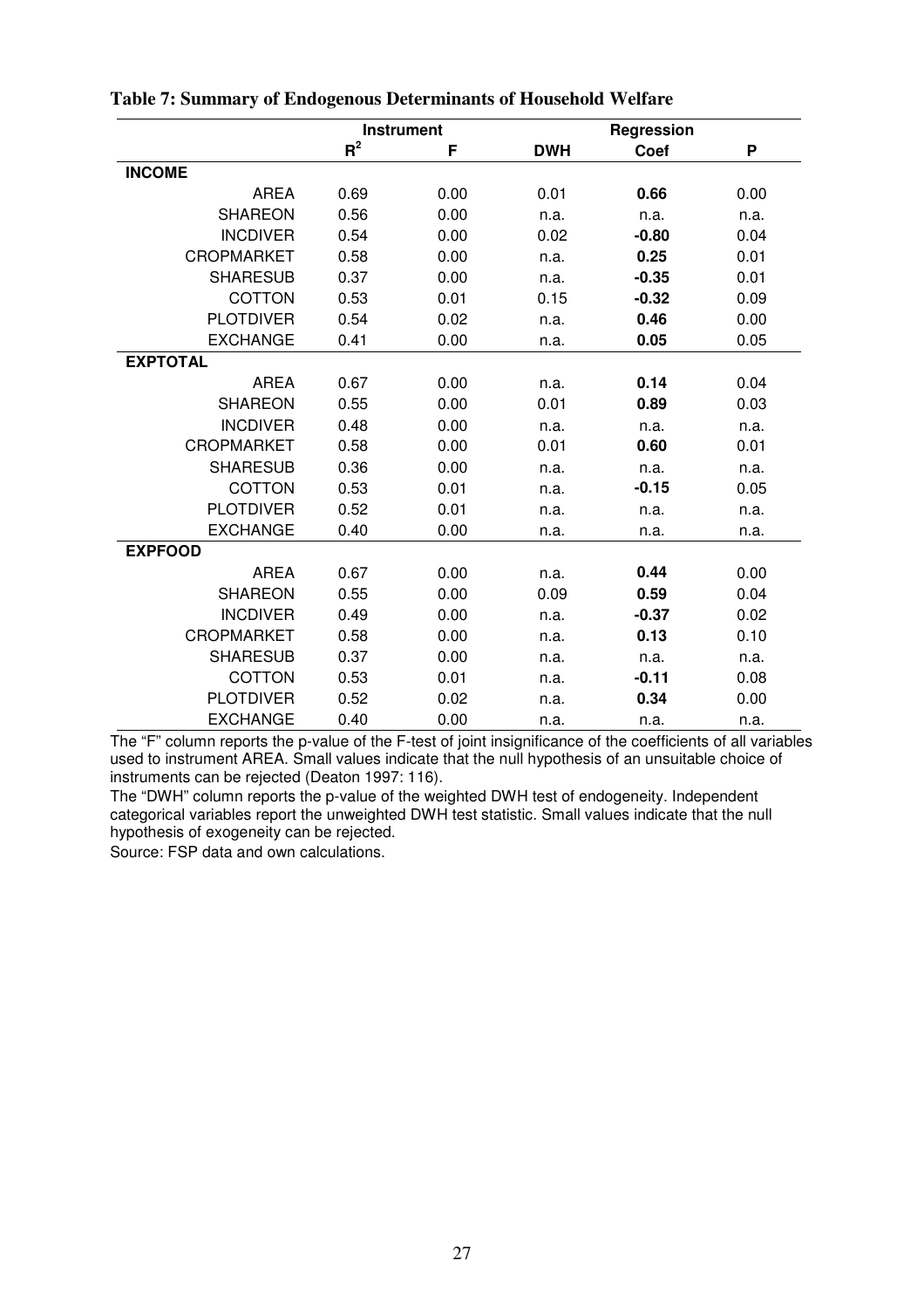## **Bibliography**

- Abdulai, A. and C. L. Delgado (1999). "Determinants of Nonfarm Earnings of Farm-Based Husbands and Wives in Northern Ghana." *American Journal of Agricultural Economics*. 81(1): 117-30.
- Adams, R. H. (2002). "Nonfarm Income, Inequality, and Land in Rural Egypt." *Economic Development and Culture Change*. 50(2): 339-63.
- Addison, T., Ed. (2003). *From Conflict to Recovery in Africa*. Oxford: Oxford University Press.
- Addison, T. and C. de Sousa (1999). "Economic Reform and Economic Reconstruction in Mozambique." *Evaluating Economic Liberalization*. McGillivray, M. and O. Morrissey, Eds. Basingstoke: Macmillan Press: 163-85.
- Appleton, S. (2001). ""the Rich Are Just Like Us, Only Richer": Poverty Functions or Consumption Functions?" *Journal of African Economies*. 10(4): 433-69.
- Benfica, R. M. S. (1998). *An Analysis of the Contribution of Micro- and Small Enterprises to Rural Household Income in Central and Northern Mozambique*. M.Sc. Thesis, Department of Agricultural Economics. East Lansing: Michigan State University.
- Binswanger, H. P. and J. McIntire (1987). "Behavioral and Material Determinants of Production Relations in Land Abundant Tropical Agriculture." *Economic Development and Cultural Change*. 36(1): 73-99.
- Blarel, B., P. Hazell, F. Place and J. Quiggin (1992). "The Economics of Farm Fragmentation: Evidence from Ghana and Rwanda." *World Bank Economic Review*. 6(2): 233-54.
- Bouis, H. E. and L. J. Haddad (1990). *Agricultural Commercialization, Nutrition, and the Rural Poor: A Study of Philippine Farm Households*. Boulder: Lynne Rienner.
- Colletta, N. J., M. Kostner and I. Wiederhofer (1996). *The Transition from War to Peace in Sub-Saharan Africa*. Washington, D.C.: World Bank.
- Corbett, J. (1988). "Famine and Household Coping Strategies." *World Development*. 16(9): 1099-112.
- Cramer, C. and N. Pontara (1998). "Rural Poverty and Poverty Alleviation in Mozambique: What's Missing from the Debate?" *Journal of Modern African Studies*. 36(1): 101-38.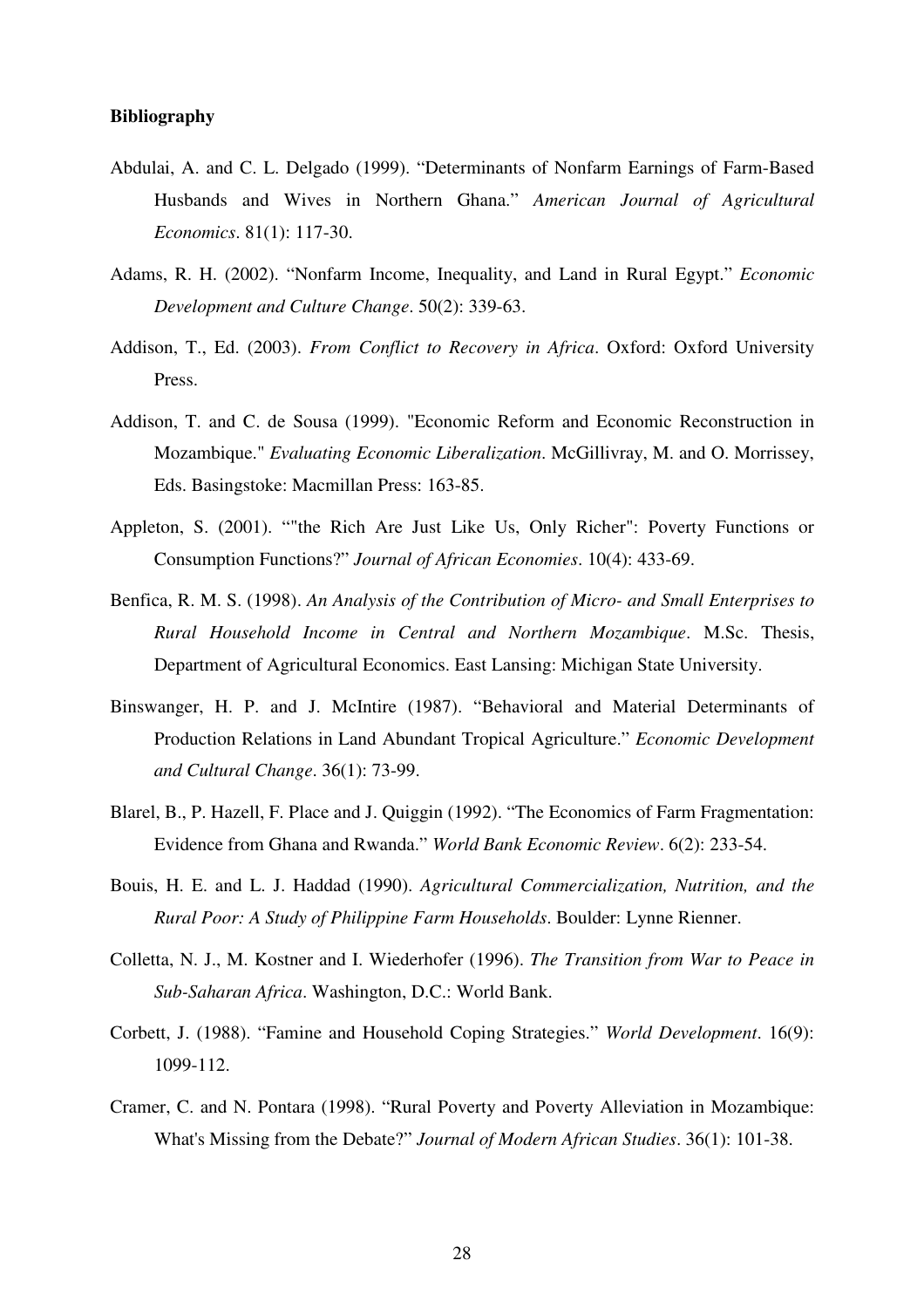- Datt, G. and D. Jolliffe (1999). "Determinants of Poverty in Egypt: 1997." *FCND Discussion Paper*. Washington D.C.: Food Consumption and Nutrition Division, International Food Policy Research Institute. 75.
- Davidson, R. and J. G. MacKinnon (1993). *Estimation and Inference in Econometrics*. New York: Oxford University Press.
- de Janvry, A., M. Fafchamps and E. Sadoulet (1991). "Peasant Household Behaviour with Missing Markets: Some Paradoxes Explained." *Economic Journal*. 101(409): 1400-17.
- Deaton, A. (1997). *The Analysis of Household Surveys*. Baltimore: Johns Hopkins University Press.
- Deaton, A. and S. Zaidi (1999). *Guidelines for Constructing Consumption Aggregates for Welfare Analysis (Unpublished Manuscript)*. Princeton: Princeton University.
- Delgado, C. (1995). "Agricultural Diversification and Export Promotion in Sub-Saharan Africa." *Food Policy*. 20: 225-44.
- Dercon, S. (1996). "Risk, Crop Choice and Savings: Evidence from Tanzania." *Economic Development and Cultural Change*. 44(3): 485-513.
- Dercon, S. (2002). "Income Risk, Coping Strategies, and Safety Nets." *World Bank Research Observer*. 17(2): 141-66.
- Ellis, F. (2000). "The Determinants of Rural Livelihood Diversification in Developing Countries." *Journal of Agricultural Economics*. 51(2): 289-302.
- Ellis, F. and N. Mdoe (2003). "Livelihoods and Rural Poverty Reduction in Tanzania." *World Development*. 31(8): 1367-84.
- Glewwe, P. (1991). "Investigating the Determinants of Household Welfare in the Côte d'Ivoire." *Journal of Development Economics*. 35: 307-37.
- Government of Mozambique (1998). *Understanding Poverty and Well-Being in Mozambique: The First National Assessment (1996-97)*. Maputo: Government of Mozambique, Eduardo Mondlane University, International Food Policy Research Institute.
- Grootaert, C. (1997). "Determinants of Poverty in Côte D"Ivoire in the 1980s." *Journal of African Economies*. 6(2): 169-206.
- Heisey, P. W. and G. O. Edmeades (1999). *CIMMYT 1997/98 World Maize Facts and Trends: Maize Production in Drought-Stressed Environments - Technical Options and Research Resource Allocation*. Mexico: CIMMYT.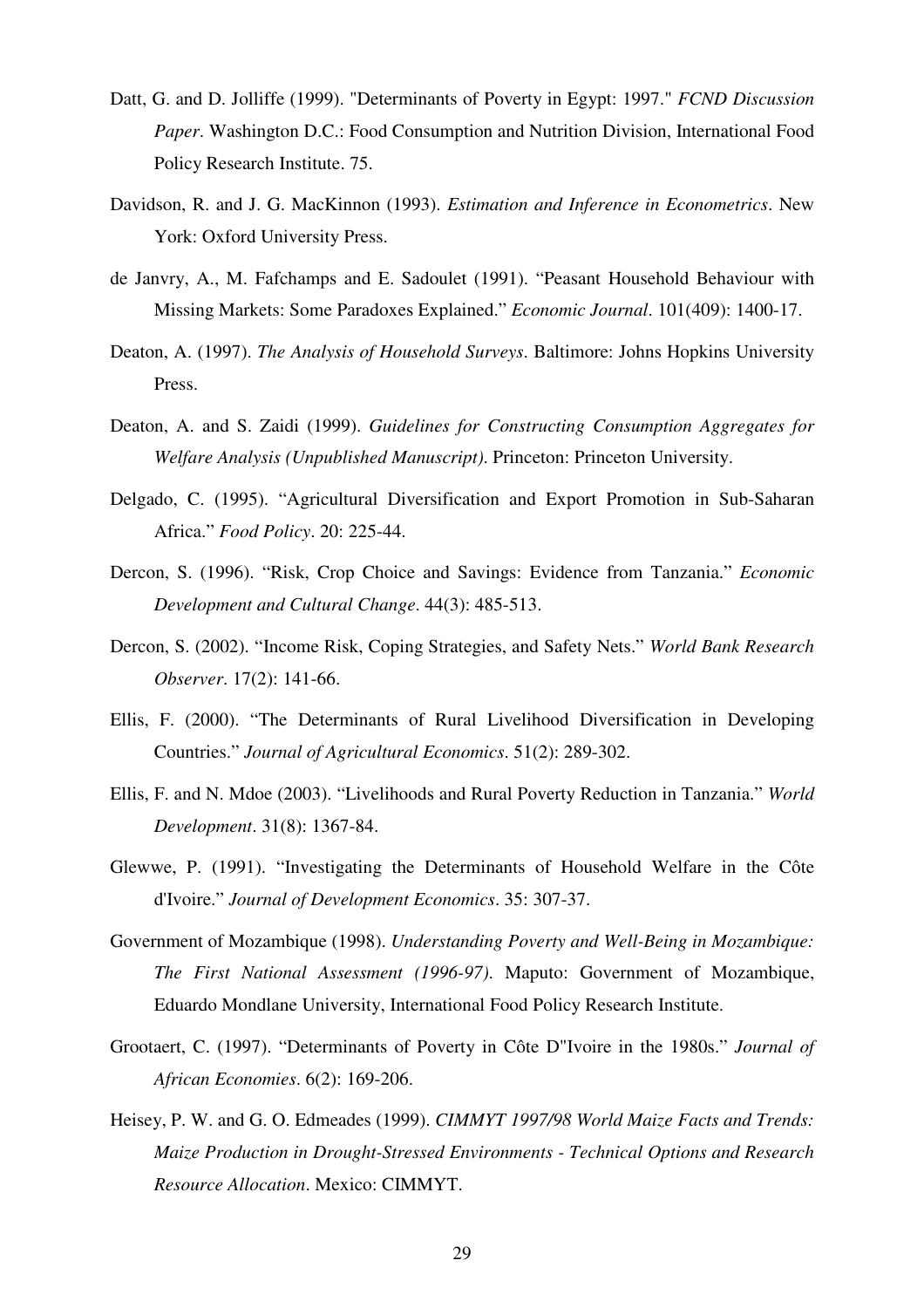- Heltberg, R. and F. Tarp (2002). "Agricultural Supply Response and Poverty in Mozambique." *Food Policy*. 27(2): 103-24.
- Kennedy, E. T. and B. Cogill (1987). "Income and Nutritional Effects of the Commercialization of Agriculture in Southwestern Kenya." *Research Report*. Washington D.C.: International Food Policy Research Institute. 63.
- Lopes, P. S. and E. Sacerdoti (1991). "Mozambique: Economic Rehabilitation and the Poor." *IMF Working Paper*. Washington, D.C.: International Monetary Fund. WP/91/101.
- Marule, H. F. d. (1998). "Land-Poor in a "Land-Abundant" Setting: Unravelling a Paradox in Mozambique." *National Directorate of Economics Research Paper Series*. Maputo: Ministry of Agriculture.
- Ministério da Agricultura (1994). Unpublished Data. Maputo.
- Pitcher, M. A. (1998). "Disruption without Transformation: Agrarian Relations and Livelihoods in Nampula Province, Mozambique, 1975-1995." *Journal of Southern African Studies*. 24(1): 115-40.
- Ravallion, M. (1996). "Issues in Measuring and Modeling Poverty." *Economic Journal*. 106: 1328-43.
- Reardon, T., C. Delgado and P. Matlon (1992). "Determinants and Effects of Income Diversification Amongst Farm Households in Burkina-Faso." *Journal of Development Studies*. 28(2): 264-96.
- Rivers, D. and Q. H. Vuong (1988). "Limited Information Estimators and Exogeneity Tests for Simultaneous Probit Models." *Journal of Econometrics*. 39(3): 347-66.
- Singh, I., L. Squire and J. Strauss, Eds. (1986). *Agricultural Household Models*. Baltimore: Johns Hopkins University Press.
- StataCorp. (1999). *Stata Reference Manual Release 6*. College Station, TX: Stata Press.
- Strasberg, P. J. (1997). *Smallholder Cash-Cropping, Food-Cropping and Food Security in Northern Mozambique*. Ph.D. Thesis, Department of Agricultural Economics. East Lansing: Michigan State University.
- Tschirley, D. and R. Benfica (2001). "Smallholder Agriculture, Wage Labour and Rural Poverty Alleviation in Land-Abundant Areas of Africa: Evidence from Mozambique." *Journal of Modern African Studies*. 39(2): 333-58.